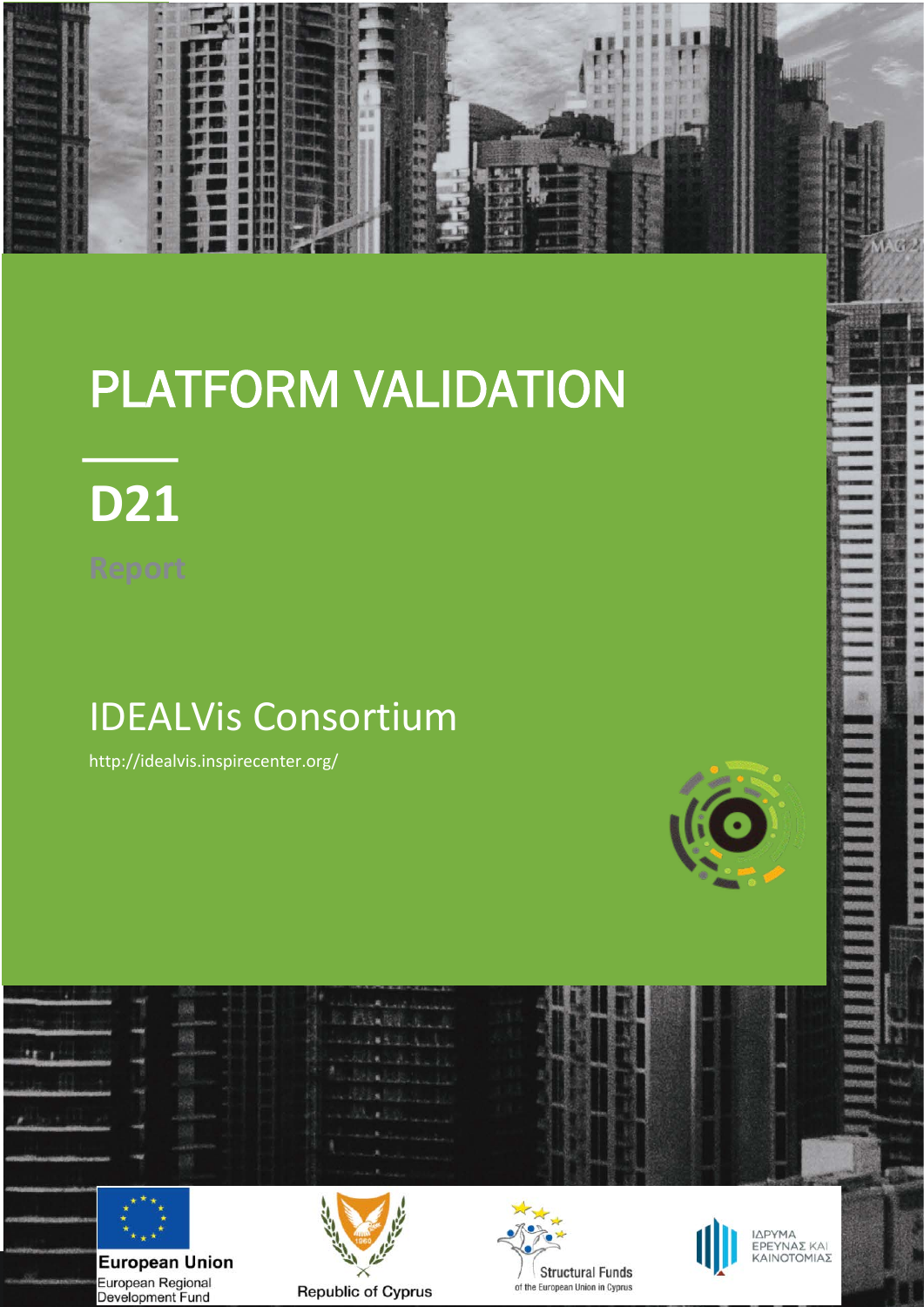### Executive Summary

This deliverable makes up an essential milestone of the IDEALVis development lifecycle, as it describes the testing and validation procedures applied on all low-level components of the platform, as well as on the whole platform. More specifically, the deliverable demonstrates the software quality assurance measures undertaken to guarantee that the platform delivers the expected operations efficiently and effectively while concurrently maintaining an acceptable level of quality in terms of performance (i.e., the speed at which the software responds to the user's requests) and security (i.e., securing the users personal data from adversaries). The contents of this deliverable include: (i) details regarding the project's testing and validation strategy; (ii) how the testing and validation strategy was implemented; and (iii) the results collected during testing and validation.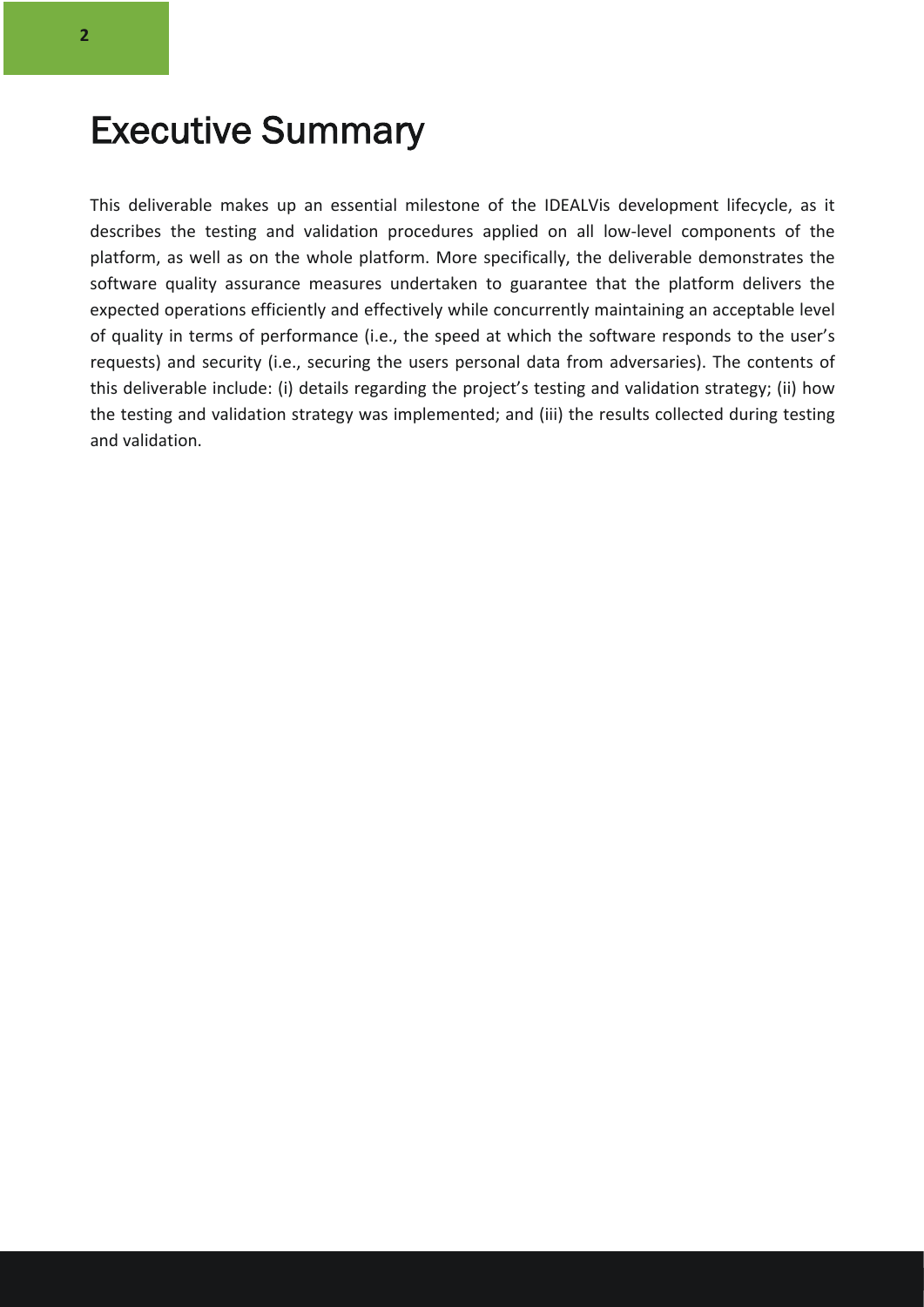## Table of Contents

| 1             |     |  |
|---------------|-----|--|
| $\mathcal{P}$ |     |  |
| 3             |     |  |
| 4             |     |  |
|               | 4.1 |  |
|               | 4.2 |  |
|               | 4.3 |  |
| 5             |     |  |
|               | 5.1 |  |
|               | 5.2 |  |
|               | 5.3 |  |
|               | 5.4 |  |
| 6             |     |  |
| 7             |     |  |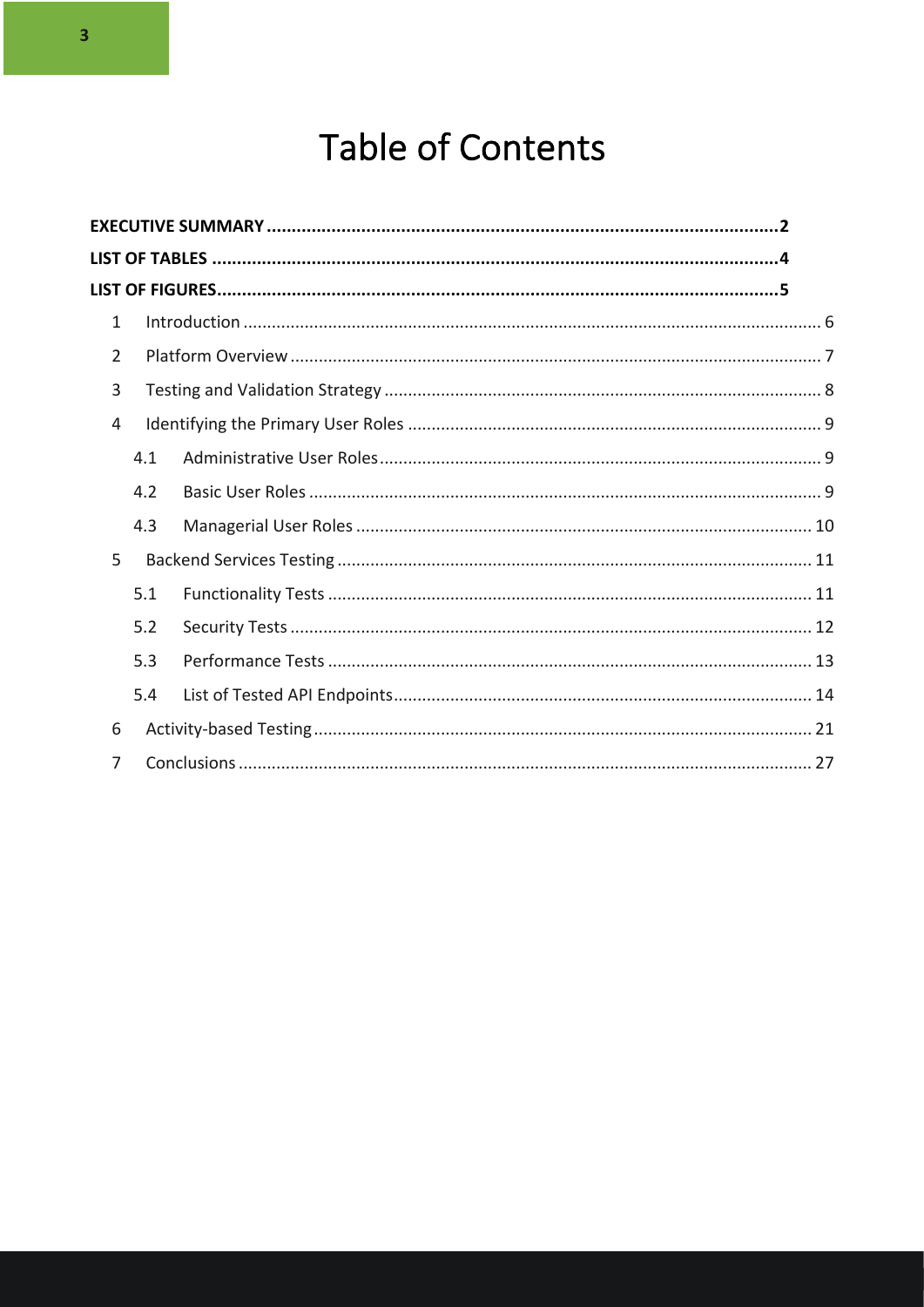# List of Tables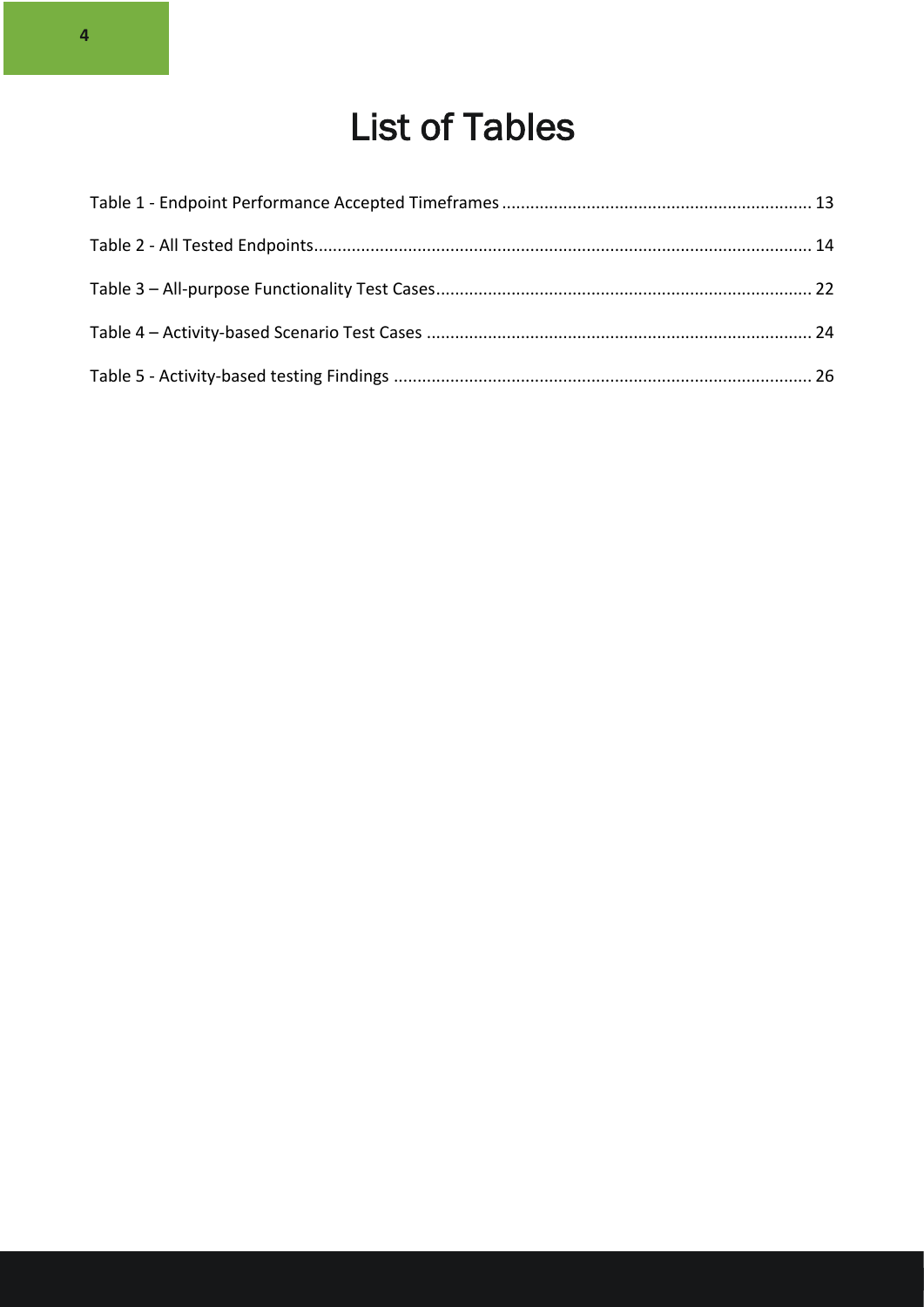|--|--|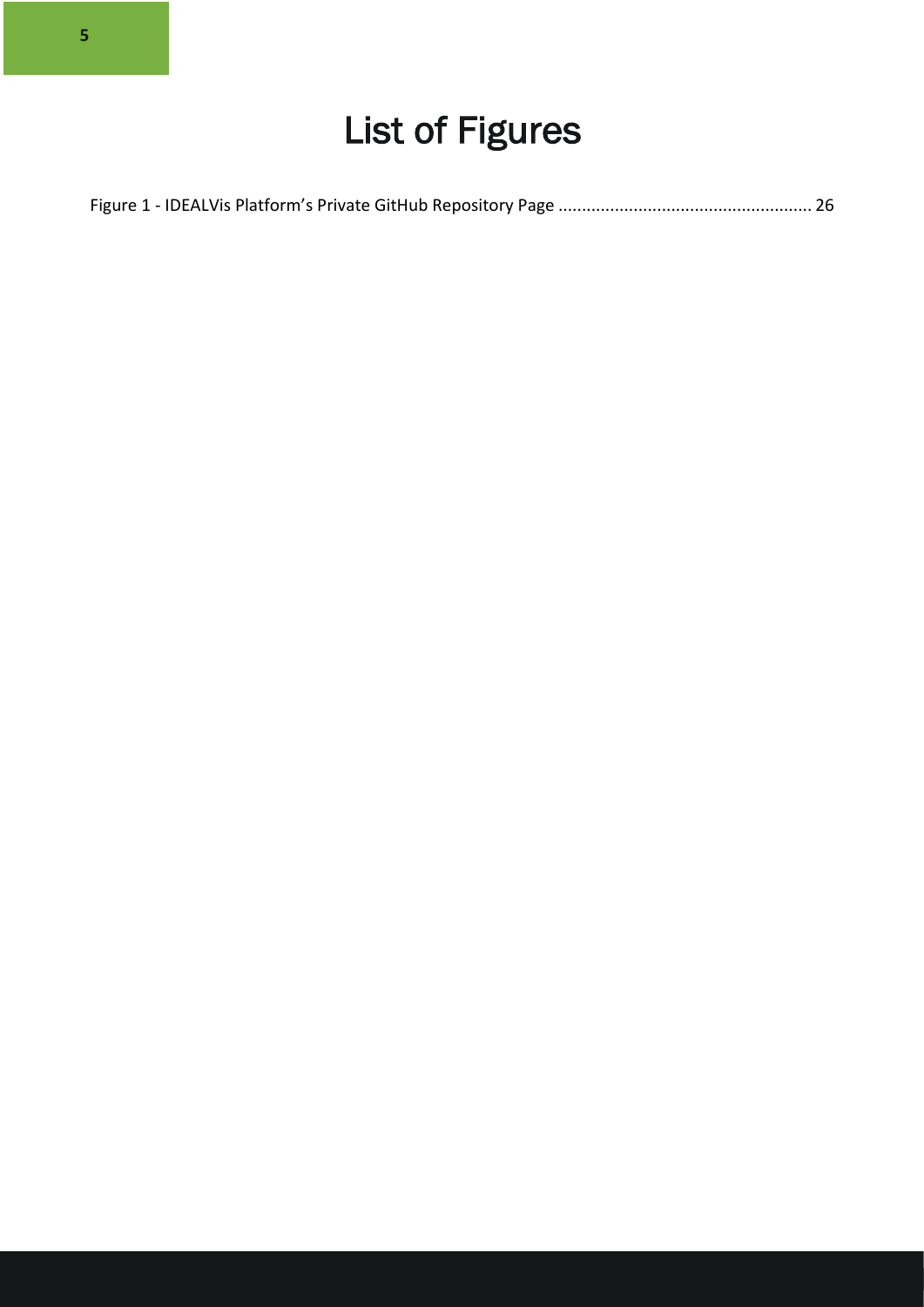### 1 Introduction

The deliverable aims to describe the testing and validation strategy used for the IDEALVis platform, and report corresponding results extracted. Initially, an overview of the operational platform is provided. Next, the overall testing and validation strategy used for IDEALVis is described. Additionally, the primary user roles that interact with the IDEALVis platform and their primary functions are characterized. Finally, the deliverable provides the infrastructure used for testing and validating the functionality and the security of the platform at a system level; as well as the results collected by users through scenario/activity-based testing, aiming to validate the key functionalities that are essential for the platform's operation.

The deliverable is structured as follows.

- Platform Overview
- Testing and Validation Strategy
- Identifying the Primary User Roles
- Backend Services Testing
- Activity-based Testing
- **Conclusions**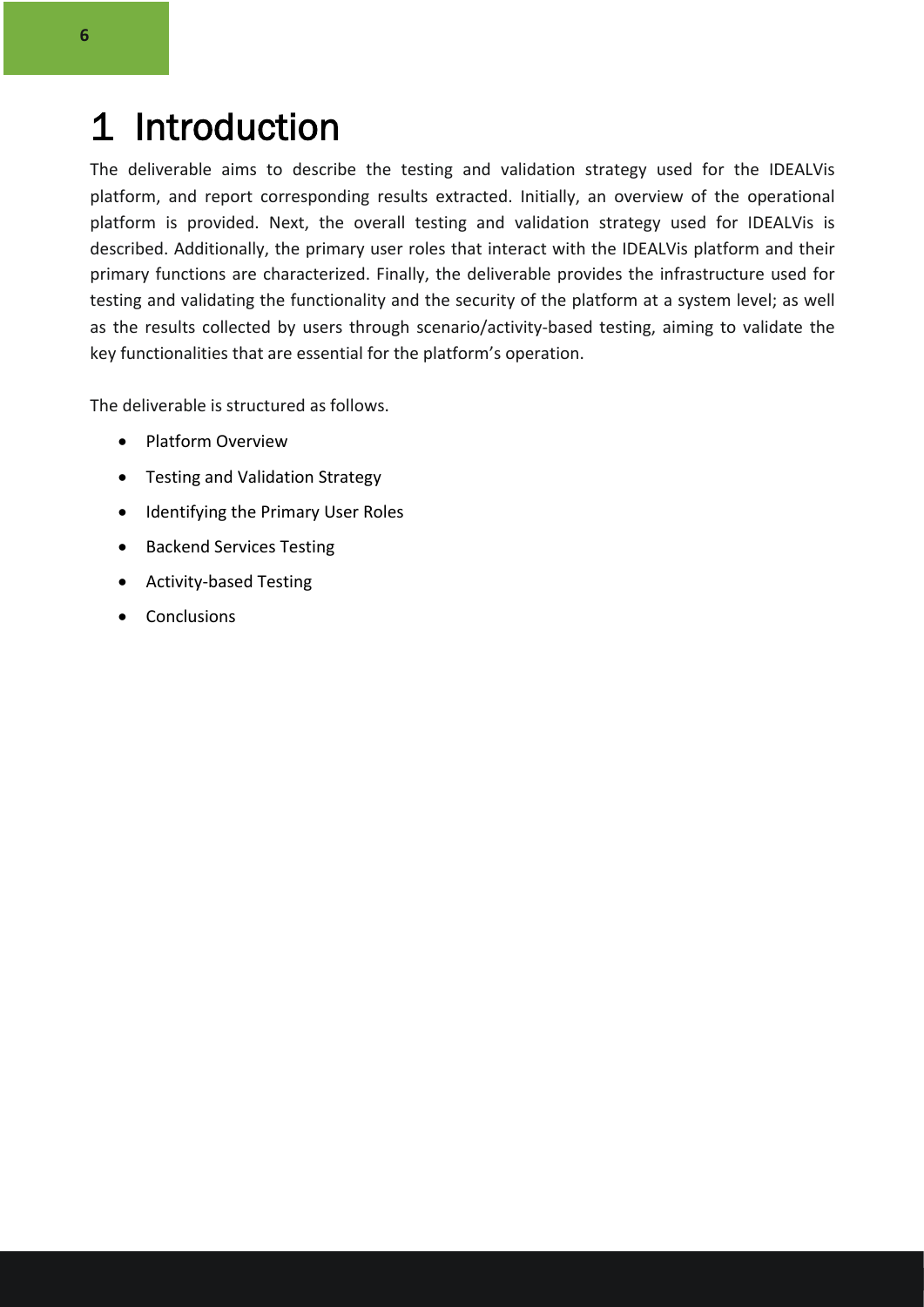### 2 Platform Overview

Before explaining the methodology adopted for testing and validating the operational IDEALVis platform, it is essential to provide an overview of the platform and its objectives. The overarching goal of the IDEALVis platform is to provide the business data analyst user with adaptive data visualizations that facilitate a more efficient and effective data exploration analysis of complex and multivariate business datasets, in order to enable more effective decision making on critical business tasks. The IDEALVis platform is built using one of the latest technology stacks available in the industry (ASP.NET Core and Angular 10), enabling the platform to have competitive performance while operating in an environment that was built with the principles of security, privacy and data protection by design. For achieving its goals, the platform has several interconnected backend components (e.g., Service Manager, Adaptation Engine, Data Visualization Engine, User Model, Analytic Algorithms Repository, Analysis Tracking Mechanisms etc.) and frontend components (e.g., Dashboard, Visualizations, Analysis Wizard, User Profile) that gracefully operate in order to deliver the promised adapted data visualization experience to the end user.

For a comprehensive overview of the development phases and they description of key software components, we refer the reader to deliverable D20.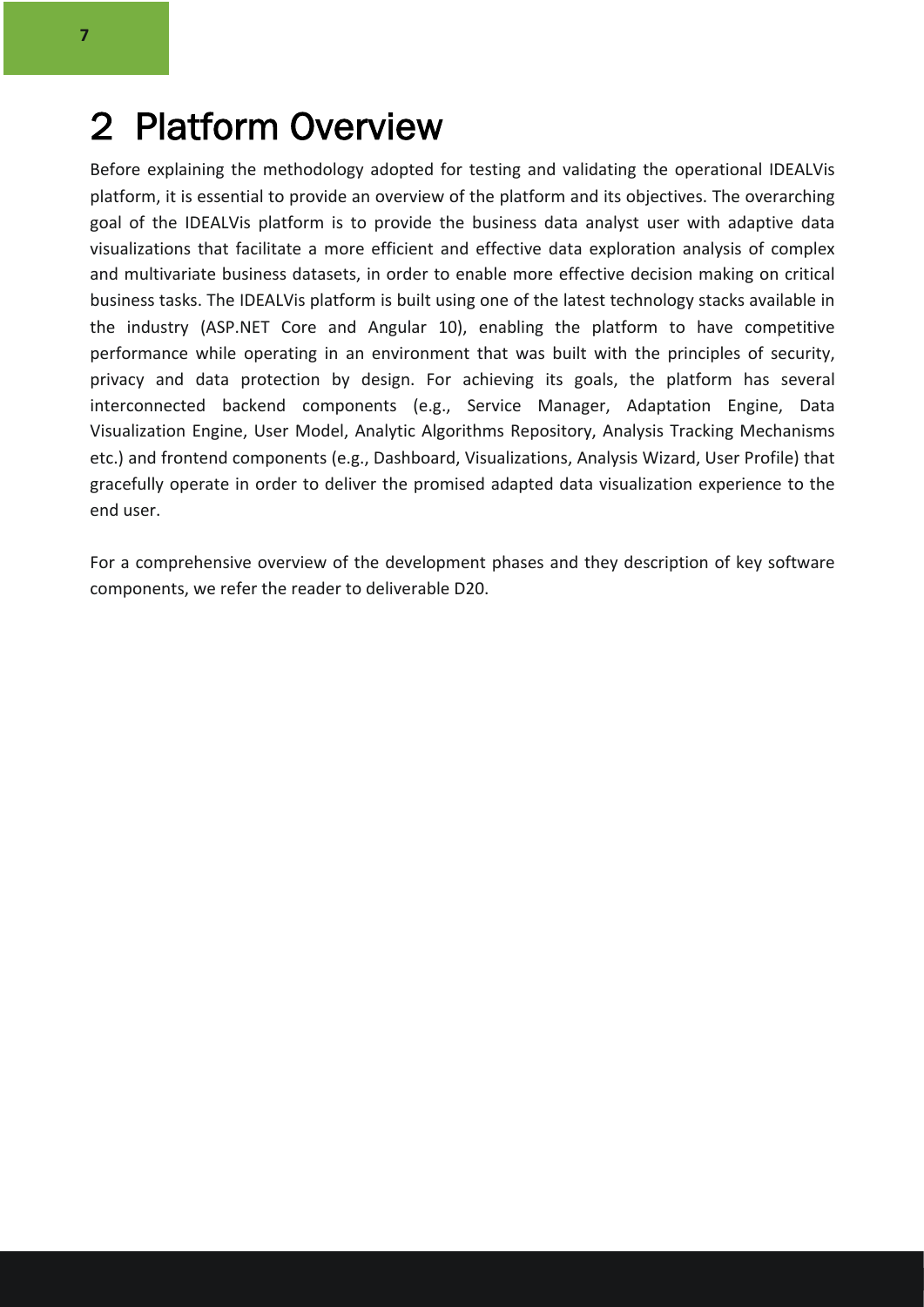### 3 Testing and Validation Strategy

Since the early development steps of IDEALVis, the development team made sure to adopt an agile development methodology, consisting of multiple development, testing and review iterations (i.e., development cycles) that lead to the finalization of all the required functionality, essential to IDEALVis. Moreover, the team structured the set of development tasks in a way that enabled the implementation of test case design, test planning, test execution and the collection of data for test validation reasons. More inclusively, the strategy adopted for testing and validation is made up by the following iterative steps:

- **1. Identifying the Primary User Roles:** The first step of the process involves understanding (i) which are the primary user roles (i.e., stakeholders) that interact with the platform and (ii) how they interact with platforms to complete their daily tasks. Clarifying the user roles and their interactions is essential for producing appropriate activity-based and backend service testing scenarios and procedures.
- **2. Backend Services Testing:** The second step of the process is handled by the development and quality assurance teams of the project and the goal is to formally test and validate all low-level processes (e.g., APIs or backend services) of the platform.
- **3. Activity-based Testing:** The third step of the process involves building and validating test cases regarding all user roles. The software development and quality assurance teams are responsible for the creation of effective test scenarios that cover all important functionality expected by the stakeholders. Moreover, the goal of this step is to make sure that the platform's operations are efficient and effective.
- 4. **Outcomes and Conclusions:** The fourth and final step of the testing and validation process concludes the platform validation process by demonstrating important conclusions that were extracted from the outcomes of the abovementioned steps.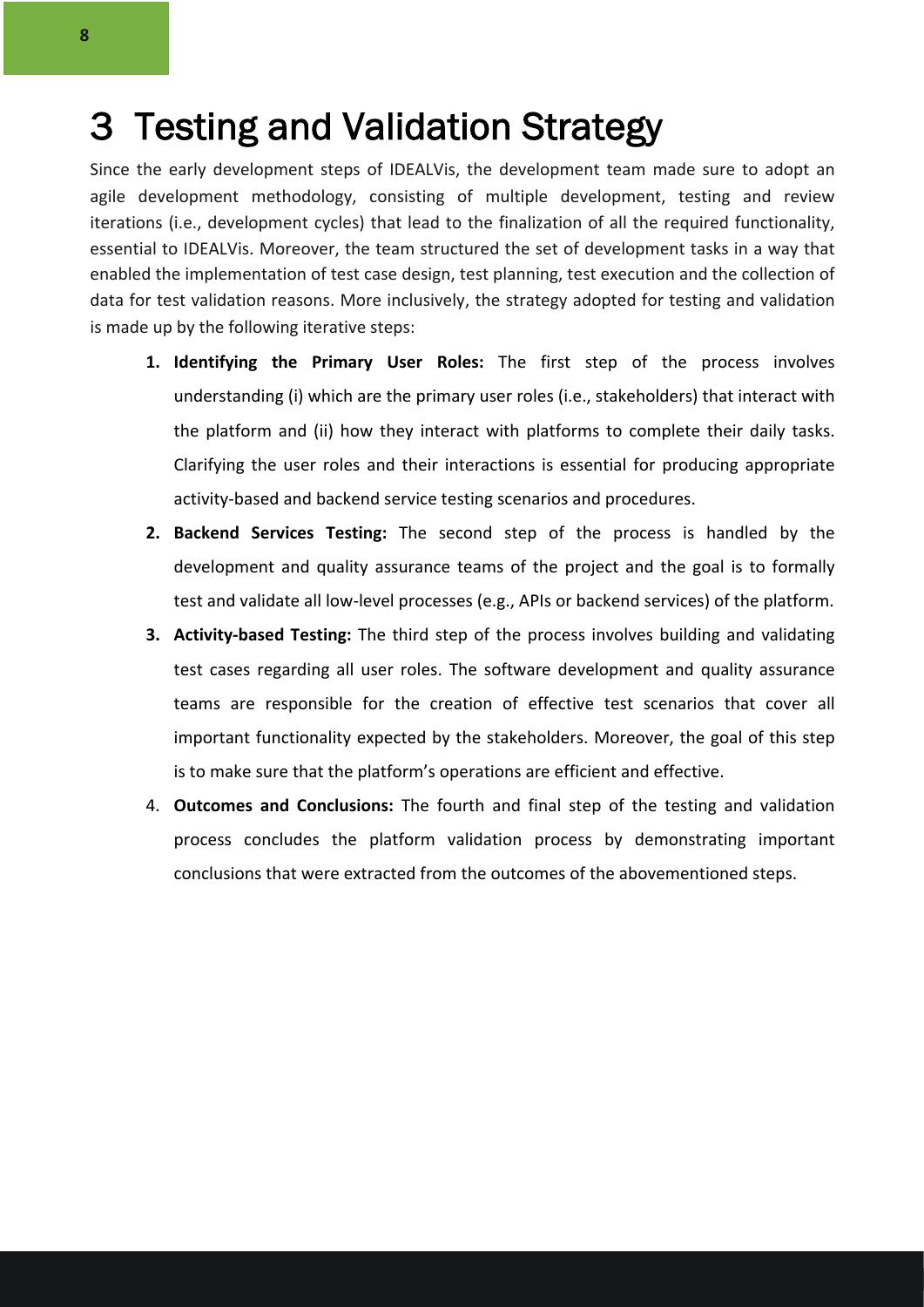### 4 Identifying the Primary User Roles

The following subsections present all the end-user roles and how they interact with the platform. The user roles are categorized into three categories including: **administrative user roles** i.e., (user roles that are acquired by the consortium of the project for administration and data protection purposes), **basic user roles** i.e., (the most common users of the IDEALVis platform which are the business data analysts, which bare different levels of expertise and experience) and **managerial user roles** i.e., (users that have a managerial data analyst position entailing that they have subordinates). The testing and validation methodology's goal is to ensure that the provided functionality essential for the user-roles of the platform is effective and efficient.

#### *4.1 Administrative User Roles*

- **Admin:** This user role is responsible for i) viewing system statistics in a dashboard page for visually tracking key performance indicators (KPI), metrics and key data points; ii) managing other user accounts, i.e., setting the role and the user group of a newly registered user account; and iii) for creating user groups and organizations.
- **Researcher:** This user role is responsible for (i) creating research studies i.e., open or closed research studies; (ii) managing existing research studies i.e., publish, edit, and view research studies; (iii) inviting participants (i.e., data analysts) to participate in research studies for data collection i.e., the analyst participates and provides data in a research study, and the data they provide becomes a part of their user model; and (iv) for viewing statistics about research studies i.e., the researcher can see all data collected from user studies and export these data in a CSV format.
- **Data Protection Officer:** This user role is responsible for managing data related requests (i.e., regarding GDPR) that originate from all other user accounts of the platform. Specifically, this user role approves or denies (i) requests relating to the deletion of user accounts and (ii) requests relating to termination of data processing.

#### *4.2 Basic User Roles*

• **Data Analysts:** This user role can (i) participate in user studies and provide answers to questionnaires and/or solve psychometric tests as part of the user modeling process; (ii) respond to analysis tasks assigned to them by an team leader; (iii) execute data analytic reporting tasks (e.g., apply filters or descriptive models); (iv) apply and run multiple types of data analysis on a selected set of data; (v) report and view analysis results in different output formats (e.g., graphical and tabular) and export them in compatible formats such as PNG and CSV; (vi) pin analysis results on their personal dashboard or save the analysis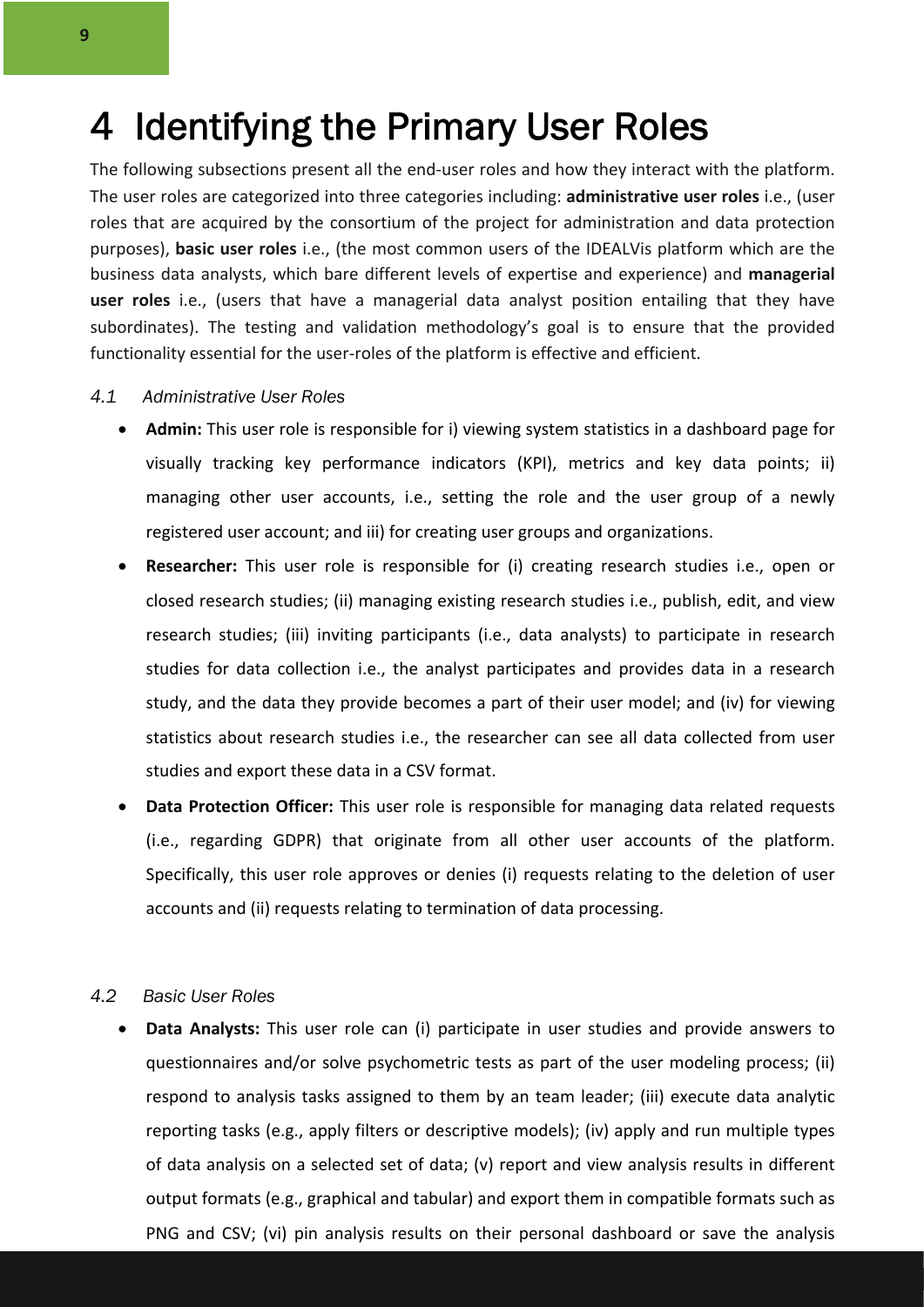configuration privately or publicly for resuming later, or for sharing with other users; (vii) view analysis construction tracking reports for self-evaluation purposes (types of analysis and reporting tasks performed, including time spent for producing or for viewing each of these); and (viii) can view analysis report interaction tracking reports for self-evaluation, comparing the user's performance with the performance of other users.

• **Data Engineer:** This user role is focused on data preprocessing with the objective to improve the quality and trustworthiness of the data.

#### *4.3 Managerial User Roles*

- **Team Leader/Executive Analyst:** This user role is responsible and accountable for managing other analysts to monitor and assess the performance of specific items (e.g., brands, fraud patterns, risk factors). As such, they can (i) perform all functions that a data analyst can perform; (ii) define and assign analysis tasks to other data analysts.
- **Manager:** This user role can manage organizations, including the management of several team leaders, to monitor and assess the performance of the organization on multiple items, such as categories and sectors' performance, fraud detection performance, risk indices. As such, it coordinates team leaders to achieve specific business objectives. As such they have the same functionality as the Team Leader role.

Additionally, all the above user roles can (i) view or edit their profile information (e.g., name, profile picture etc.), and (ii) can change their settings for security (i.e., change a password) and privacy (i.e., request to download their data, request the deletion of their account or the termination of the processing of their data).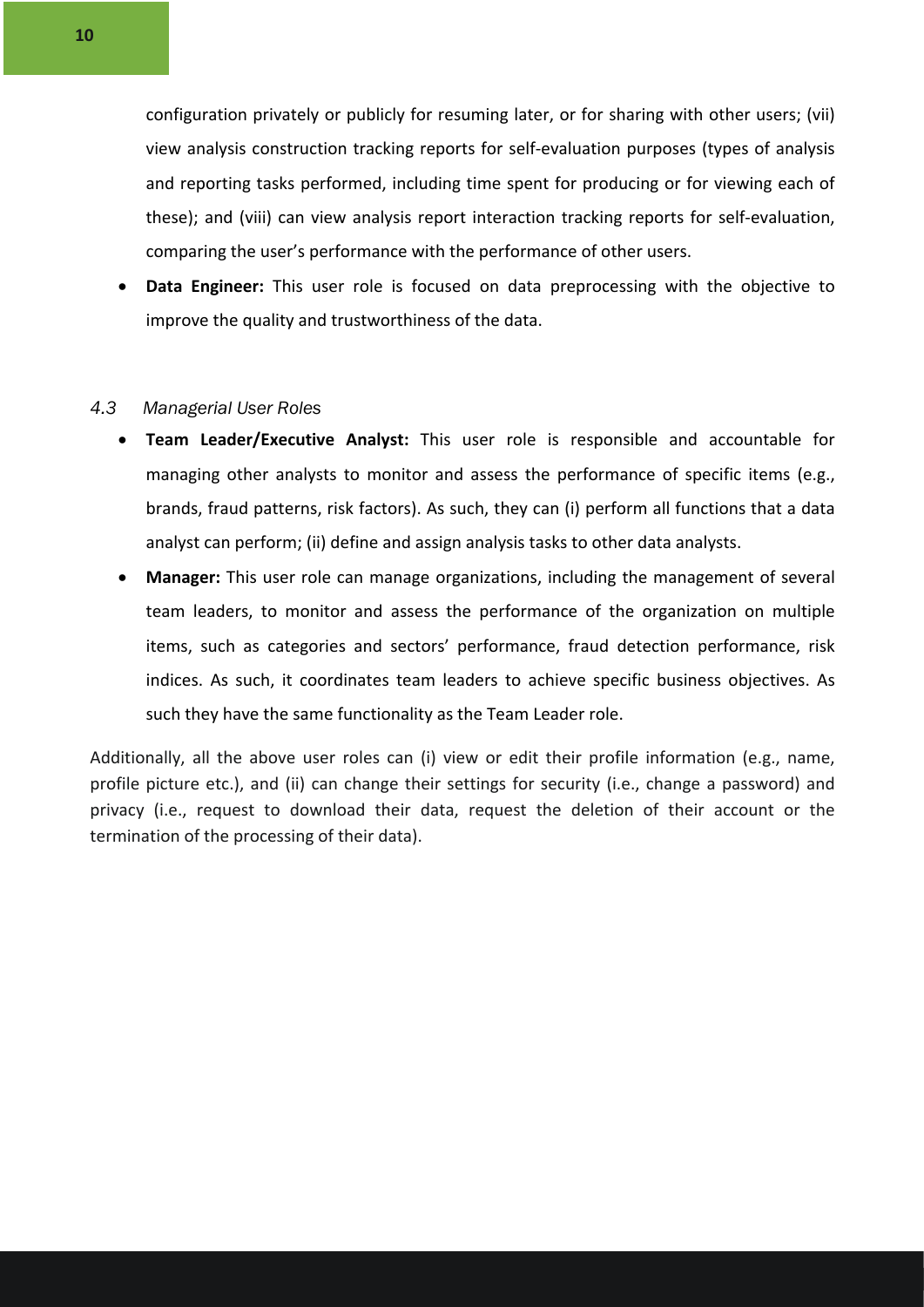### 5 Backend Services Testing

Backend services testing aims to test all the low-level API endpoints of the platform. The goal is to validate all individual units or components of the platform to ensure that they work as expected and that each backend endpoint can be used in conjunction with other endpoints for forming larger business logic units and complex interactive business workflows. The tests that will be adopted at this phase implement a white box testing approach, meaning that the internal logic and structure of the component under validation/testing is known to the testers, which in this case are the software development and quality assurance teams.

Backend services testing was carried out in three consecutive phases as indicated below, using appropriate API testing/profiling tools:

- **1. Functionality Tests:** Verified that all endpoints deliver the appropriate and expected results according to the platform's requirements and specifications.
- **2. Security Tests:** Verified that each endpoint is secure and only accessible by authorized and/or authenticated users.
- **3. Performance Tests:** Verified that all endpoints of the system have adequate performance, and they do not negatively affect the user experience.

#### *5.1 Functionality Tests*

The goal of this phase is to verify that all endpoints deliver the appropriate and expected results according to the platform's requirements and specifications. The approach taken to validate the functionality for the different endpoint types is shown in the following steps:

- 1. For each endpoint using the POST or PATCH method, multiple requests were prepared, each with its payload (data in the form of JSON). The purpose of each different request required to test an endpoint below:
	- a. Provided an invalid payload (e.g., exclude a data field) to check the system resilience.
	- b. Provided a valid payload with an incompatible value in a data field (e.g., wrong user ID) to check the system resilience.
	- c. Provided a valid payload to check the system resilience.
- 2. For each endpoint using the GET or DELETE method, multiple requests were prepared as indicated below:
	- a. A request to a non-existent record, to check the system resilience and if the system throws an appropriate exception i.e., 404.
	- b. A request to an existent record, to check the system resilience.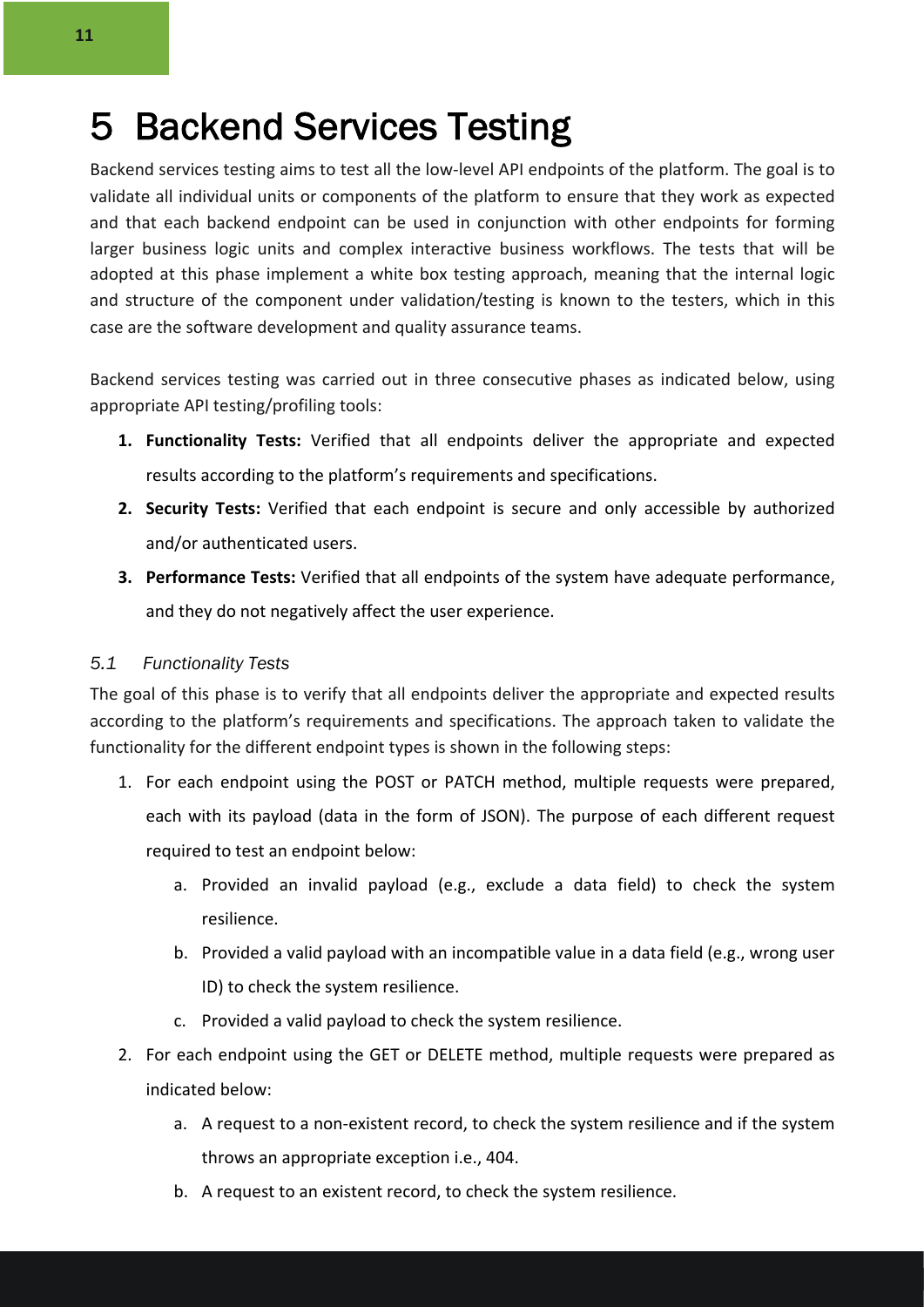More specifically the following actions/operations were tested against each applicable endpoint type as appropriate:

- **Update Operations:** This type of action regards testing for the successful deletion, creation, or update of a single existent record.
- **Read Operations:** This type of action regards testing for the successful retrieval of a single existent record from an endpoint e.g., the user's profile information.
- List Operations: This type of action regards testing for the successful retrieval of 0 (i.e., null) or more records. Such operations return the requested data in a list format and are mostly used for populating tables or dropdown lists with the appropriate information.
- **Custom Operations:** This type of action tests for the successful execution and response validity of an endpoint that has a very specific type of purpose. Such endpoints can perform multiple actions/operations at once (e.g., delete and insert a record) according to their purpose and specification. Examples of complex operation are the ones executed by the endpoints related to the Analysis Wizard, which receive multiple parameters through the request (defining an analysis) and return a response based on what was queried, analyzed, filtered, or aggregated etc. from the selected dataset.

Finally, all responses (i.e., returned data, status codes and messages) received from the endpoints were recorded and were validated according to the platform's specification. For example, if a request was invalid (e.g., by requesting a non-existent record) the platform had to respond with a 404 error and an appropriate error message.

#### *5.2 Security Tests*

Once the functionality aspect of the platform was tested and verified the second phase was to perform security tests. The goal of this phase is to verify that each endpoint is secure and only accessible by authorized and/or authenticated users according to the endpoint's specification. Several security metrics were tested against each endpoint making sure that all endpoints are protected from unauthorized and/or unauthenticated users or malicious actors. Each of the platform's endpoints adheres to specific access control rules i.e., there is only a predefined set of user roles allowed to call a specific endpoint/or an endpoint is open for access irrespectively of authentication, authorization, or user role (e.g., login endpoint). A simple security rule is that no user should be able to process a data related request (i.e., GDPR request) using the */\_api/dataprotection-requests/change-request-status* endpoint, other than a user that bares the Data Protection Officer role. Accordingly, two sets of requests were created for each endpoint; on one hand the first set of requests was trying to validate that only the "appropriate" users can access each endpoint, and on the other hand the second set of requests included penetration testing requests that were trying to break the system's security e.g., by letting a non-authorized request execute successfully.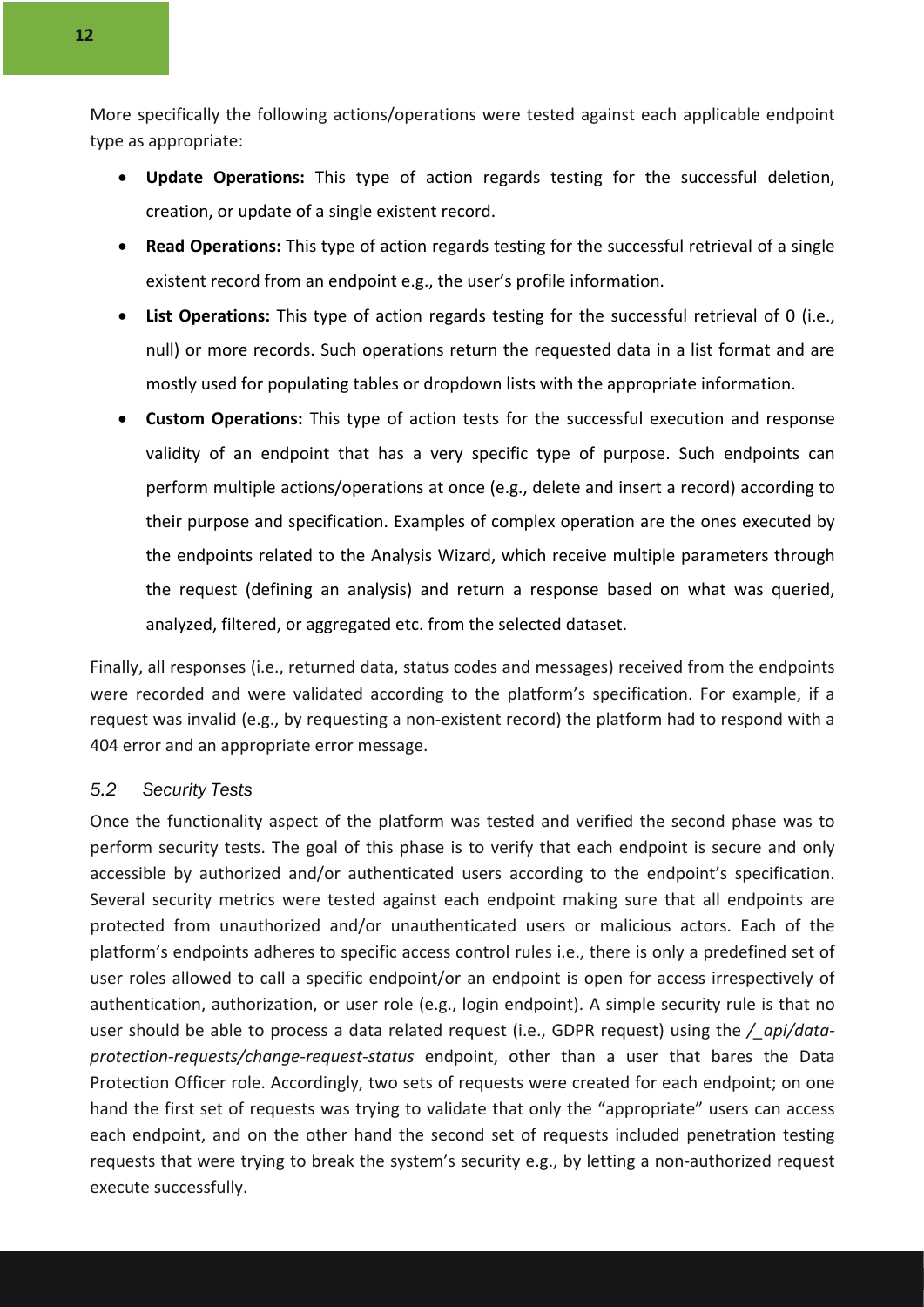#### *5.3 Performance Tests*

With the completion of functionality and security testing phases the last phase of testing for the backend services was performance testing (i.e., covering non-functional requirements such as execution speed). The goal of this phase was to verify that all endpoints of the system can achieve adequate performance so that the user experience is not negatively affected. One of the major performance tests applied to the platform was the execution of various analysis requests, each resulting in more than 1000 records of data. This process verified that the execution time for each analysis was under the accepted timeframe of 5 seconds. All endpoints of the system were tested and found to be within the acceptable execution timeframe depending on their operation type (e.g., Create Operation, Data Analysis Operation). Table 1 summarizes all accepted endpoint performance timeframes for different types of operations.

| <b>Type of Operation</b>                                  | <b>Description</b>                                                                                                                                                                       | <b>Accepted Timeframe</b><br>(In Seconds) |
|-----------------------------------------------------------|------------------------------------------------------------------------------------------------------------------------------------------------------------------------------------------|-------------------------------------------|
| CRUD i.e., create, read,<br>update, and delete operations | This operation encompasses all<br>requests related to simple<br>create, read, update, and<br>delete operations of a specific<br>database entity (e.g., creating<br>a new Analysis Task). | $0-2s$                                    |
| Data Analysis operations                                  | This operation encompasses all<br>analytical requests made form<br>the user via the Analysis<br>Wizard and other analytical<br>operations that run within<br>dashboards.                 | $0-5s$                                    |
| Search operations                                         | This operation encompasses all<br>information retrievals, where<br>users are searching for data in<br>a datable.                                                                         | $0-2s$                                    |
| Load Page operations                                      | This operation considers the<br>loading time of all pages (this<br>does not include components<br>within a page that load data<br>asynchronously e.g.,<br>data<br>tables)                | $0-1s$                                    |

*Table 1 - Endpoint Performance Accepted Timeframes*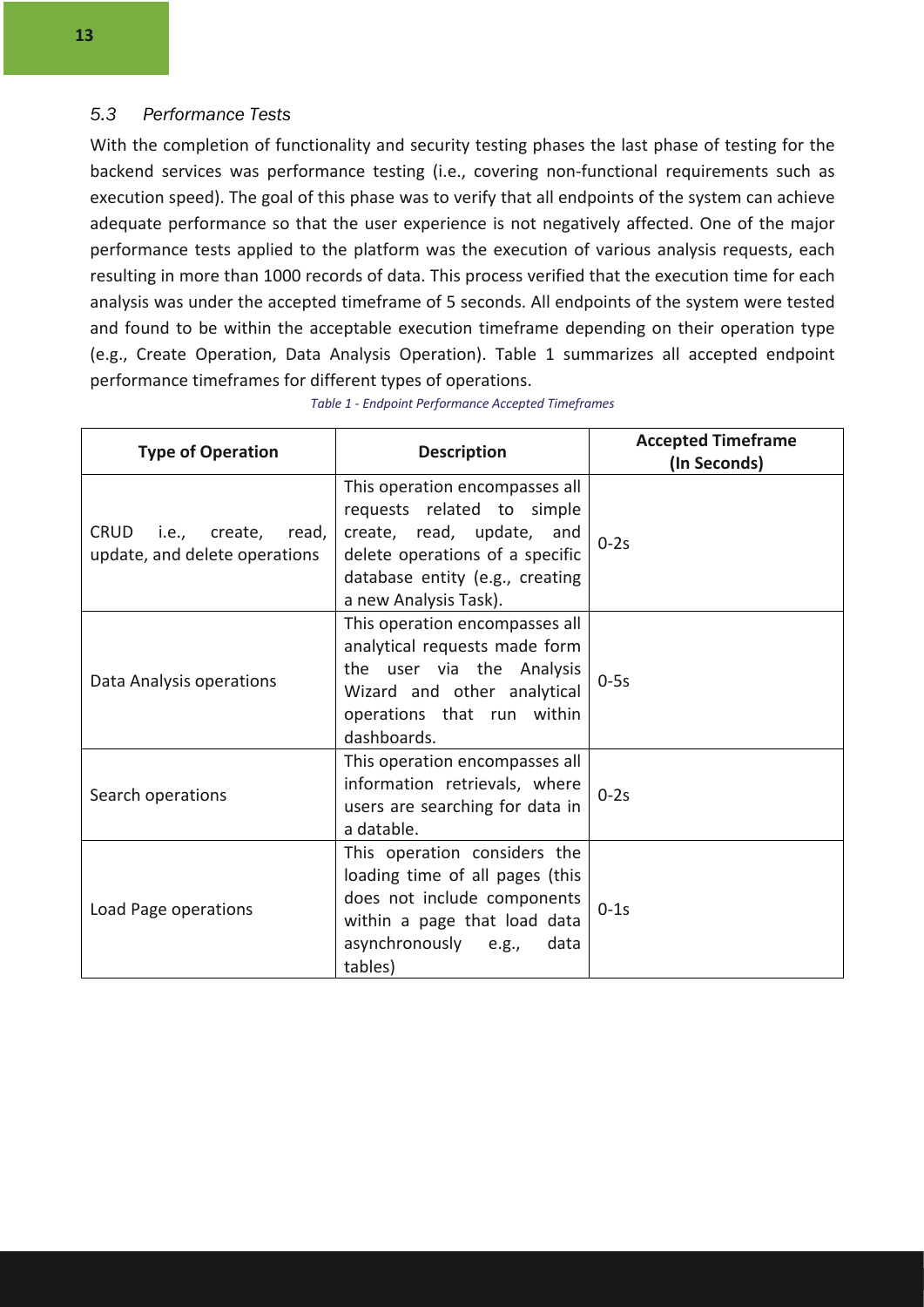#### *5.4 List of Tested API Endpoints*

This subsection presents all API Endpoints tested using the above test phases. Endpoints are categorized by their parent controller in the following table: *Table 2 - All Tested Endpoints*

| <b>Controller Name</b>               | <b>Controller</b>                                                                                   |                                                                                    | <b>Endpoint</b>                                                                                             | <b>Required Input for</b>                                                                | # Of           | <b>Resulting</b> |
|--------------------------------------|-----------------------------------------------------------------------------------------------------|------------------------------------------------------------------------------------|-------------------------------------------------------------------------------------------------------------|------------------------------------------------------------------------------------------|----------------|------------------|
|                                      | <b>Description</b>                                                                                  | <b>Endpoints</b>                                                                   | <b>Description</b>                                                                                          | <b>Testing</b>                                                                           | <b>Tests</b>   | <b>Outcome</b>   |
|                                      |                                                                                                     | POST/_api/user-groups                                                              | Create a User Group                                                                                         | Organization Id, Name                                                                    | 5              | Success          |
|                                      |                                                                                                     | GET/ api/user-groups                                                               | Get all User Groups                                                                                         | None                                                                                     | 5              | <b>Success</b>   |
|                                      | Responsible<br>for                                                                                  | GET/_api/user-groups/for-dropdown                                                  | Get all User Groups for<br>Dropdown List                                                                    | None                                                                                     | 5              | Success          |
| <b>UserGroupsController</b>          | the<br>managing<br>available user groups                                                            | GET/_api/user-groups/{id}                                                          | Get a specific User Group                                                                                   | User Group Id                                                                            | 5              | Success          |
|                                      | that exist in the<br>platform                                                                       | PATCH/_api/user-groups/{id}                                                        | Update a User Group                                                                                         | User Group Id, Organization Id, Name                                                     | 5              | Success          |
|                                      |                                                                                                     | DELETE/ api/user-groups/{id}                                                       | Delete a User Group                                                                                         | User Group Id                                                                            | 5              | Success          |
|                                      |                                                                                                     | GET/ api/user-groups/{id}/for-update                                               | Get a specific User<br>Group's details for the<br>update page                                               | User Group Id                                                                            | 5              | Success          |
| <b>ReflectiveAnalyticsController</b> | This controller<br>is<br>responsible<br>for<br>the<br>producing<br>Analysis<br>Tracker<br>Dashboard | GET/ api/reflective-analytics/get-analysis-tracker-dashboard                       | Returns all information<br>required for the statistics<br>shown on the Analysis<br><b>Tracker Dashboard</b> | None                                                                                     | 5              | <b>Success</b>   |
|                                      |                                                                                                     | POST/ api/reflective-analytics/save-analysis-result-tracking-record-for-reflection | Saves an analysis report<br>specification for analysis<br>exploration tracking                              | Analysis report specification and Start<br>and End Time of user's focus on the<br>report | $\overline{2}$ | Success          |
|                                      |                                                                                                     | POST/_api/organizations                                                            | Create an Organization                                                                                      | <b>Organization Name</b>                                                                 | 5              | <b>Success</b>   |
|                                      |                                                                                                     | GET/ api/organizations                                                             | <b>Get all Organizations</b>                                                                                | None                                                                                     | 5              | <b>Success</b>   |
|                                      | for<br>Responsible                                                                                  | GET/ api/organizations/for-dropdown                                                | Get all Organizations for<br>Dropdown List                                                                  | None                                                                                     | 5              | Success          |
| <b>OrganizationsController</b>       | the<br>managing<br>available                                                                        | GET/ api/organizations/{id}                                                        | Get a Specific<br>Organization                                                                              | Organization Id                                                                          | 5              | <b>Success</b>   |
|                                      | organizations<br>that<br>exist in the platform                                                      | PATCH/ api/organizations/{id}                                                      | <b>Update Organization</b>                                                                                  | Organization Id, Name                                                                    | 5              | <b>Success</b>   |
|                                      |                                                                                                     | DELETE/ api/organizations/{id}                                                     | <b>Delete Organization</b>                                                                                  | Organization Id                                                                          | 5              | <b>Success</b>   |
|                                      |                                                                                                     | GET/ api/organizations/{id}/for-update                                             | Get specific Organization's<br>details for the update<br>page                                               | Organization Id                                                                          | 5              | Success          |
| <b>AccountController</b>             | Responsible<br>for<br>handling all the user<br>profile (i.e., data and<br>security)<br>related      | GET/ api/account/download-user-information                                         | Downloads a JSON file<br>with all user's personal<br>information maintained<br>by the platform              | None                                                                                     | 5              | Success          |
|                                      | aspects for all user<br>accounts                                                                    | POST/ api/account/confirm-data-protection-request                                  | Allows the user to verify a<br>data protection request                                                      | Data Protection Request Type, One<br>Time Password                                       | 5              | <b>Success</b>   |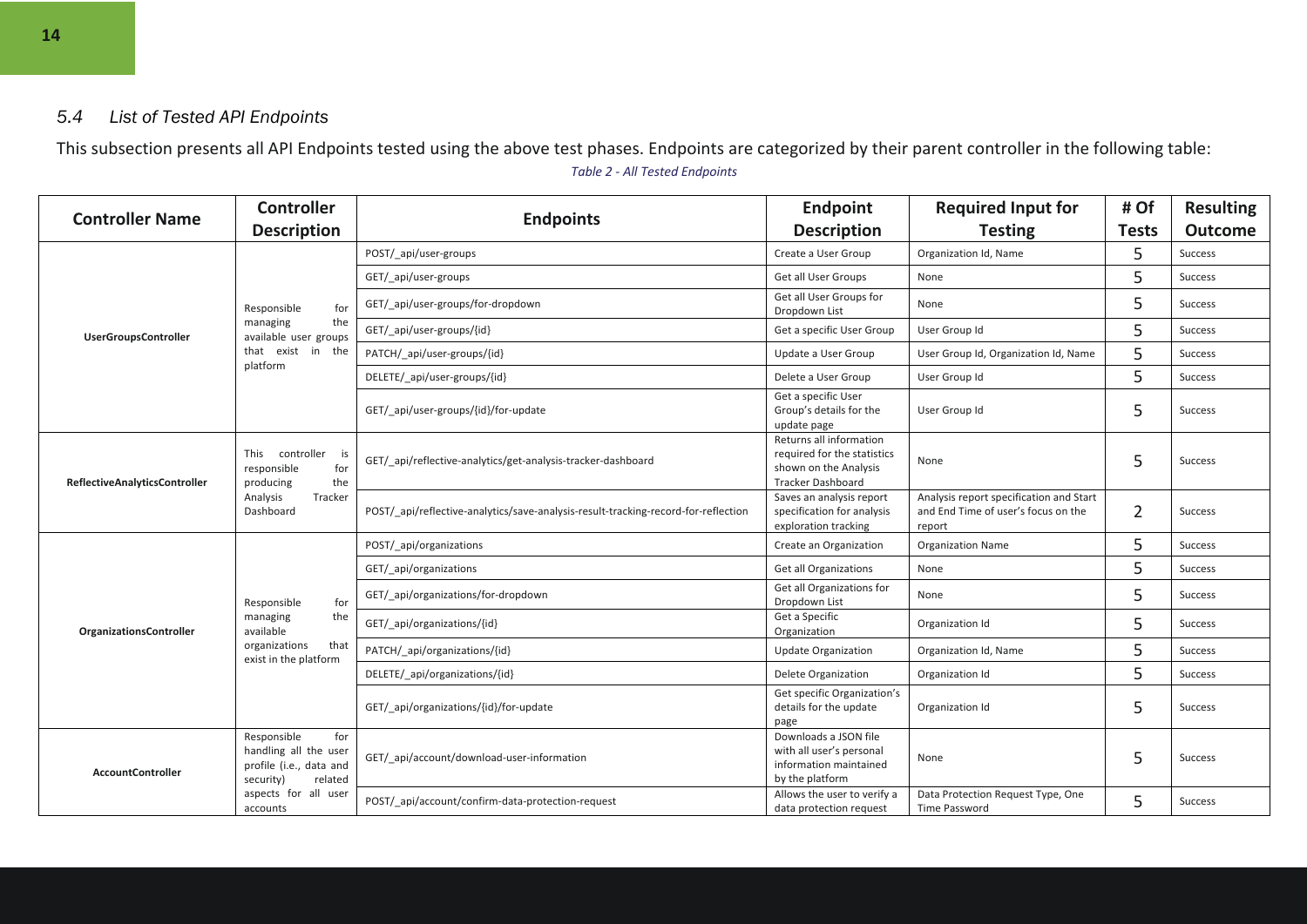|  | GET/ api/account/data-protection-status          | Loads data protection<br>request status                                                                    | None                                   | 5 | <b>Success</b> |
|--|--------------------------------------------------|------------------------------------------------------------------------------------------------------------|----------------------------------------|---|----------------|
|  | POST/ api/account/cancel-data-protection-request | Cancels a confirmed data<br>protection request                                                             | Data Protection Request Id             | 5 | <b>Success</b> |
|  | POST/ api/account/create-data-protection-request | Submits a new data<br>protection request                                                                   | Data Protection Request Type           | 5 | <b>Success</b> |
|  | POST/_api/account/change-password                | Changes the user's<br>password                                                                             | <b>Current and New Password</b>        | 5 | <b>Success</b> |
|  | POST/ api/account/create-password                | Creates a password for an<br>account that only uses an<br>external login provider                          | New Password                           | 5 | <b>Success</b> |
|  | GET/ api/account/user-has-password               | Checks if the user has a<br>password set for the<br>account                                                | None                                   | 5 | <b>Success</b> |
|  | GET/ api/account/two-factor-status               | Loads two factor<br>authentication setup<br>status                                                         | None                                   | 5 | Success        |
|  | GET/ api/account/two-factor-key                  | Returns required keys and<br>URLs for setting up two<br>factor authentication                              | None                                   | 5 | Success        |
|  | POST/_api/account/enable-two-factor              | Enables two factor<br>authentication for the<br>user's account                                             | 2FA Code                               | 5 | <b>Success</b> |
|  | POST/_api/account/disable-two-factor             | Disables two factor<br>authentication for the<br>user's account                                            | Current Password, 2FA Recovery<br>Code | 5 | <b>Success</b> |
|  | POST/_api/account/get-new-recovery-codes         | Provides the user with<br>new two factor<br>authentication codes                                           | 2FA Code and Recovery Code             | 5 | Success        |
|  | POST/ api/account/two-factor-forget-device       | Removes a device used for<br>two factor authentication                                                     | None                                   | 5 | Success        |
|  | POST/_api/account/two-factor-remember-device     | Add a new device for 2FA                                                                                   | 2FA Code and Recovery Code             | 5 | Success        |
|  | GET/_api/account/external-login-status           | Retrieves the associated<br>external logins for the<br>user                                                | None                                   | 5 | <b>Success</b> |
|  | POST/ api/account/delete-external-login          | Removes an external login<br>from the user's account                                                       | Login Provider Name, Provider Key      | 5 | <b>Success</b> |
|  | POST/ api/account/send-message-to-support        | Allows the user to contact<br><b>IDEALVis support</b>                                                      | Message Body, Message Subject          | 5 | Success        |
|  | GET/_api/account/user-model                      | Returns an object<br>containing the user's user<br>model information                                       | None                                   | 5 | Success        |
|  | POST/ api/account/update-personal-information    | The user can update their<br>personal information<br>(currently only first and<br>last name are supported) | User's First and Last name             | 5 | <b>Success</b> |
|  | POST/ api/account/mark-tutorial-as-seen          | Marks the user's profile as<br>having completed the<br>tutorial that appears                               | None                                   | 5 | <b>Success</b> |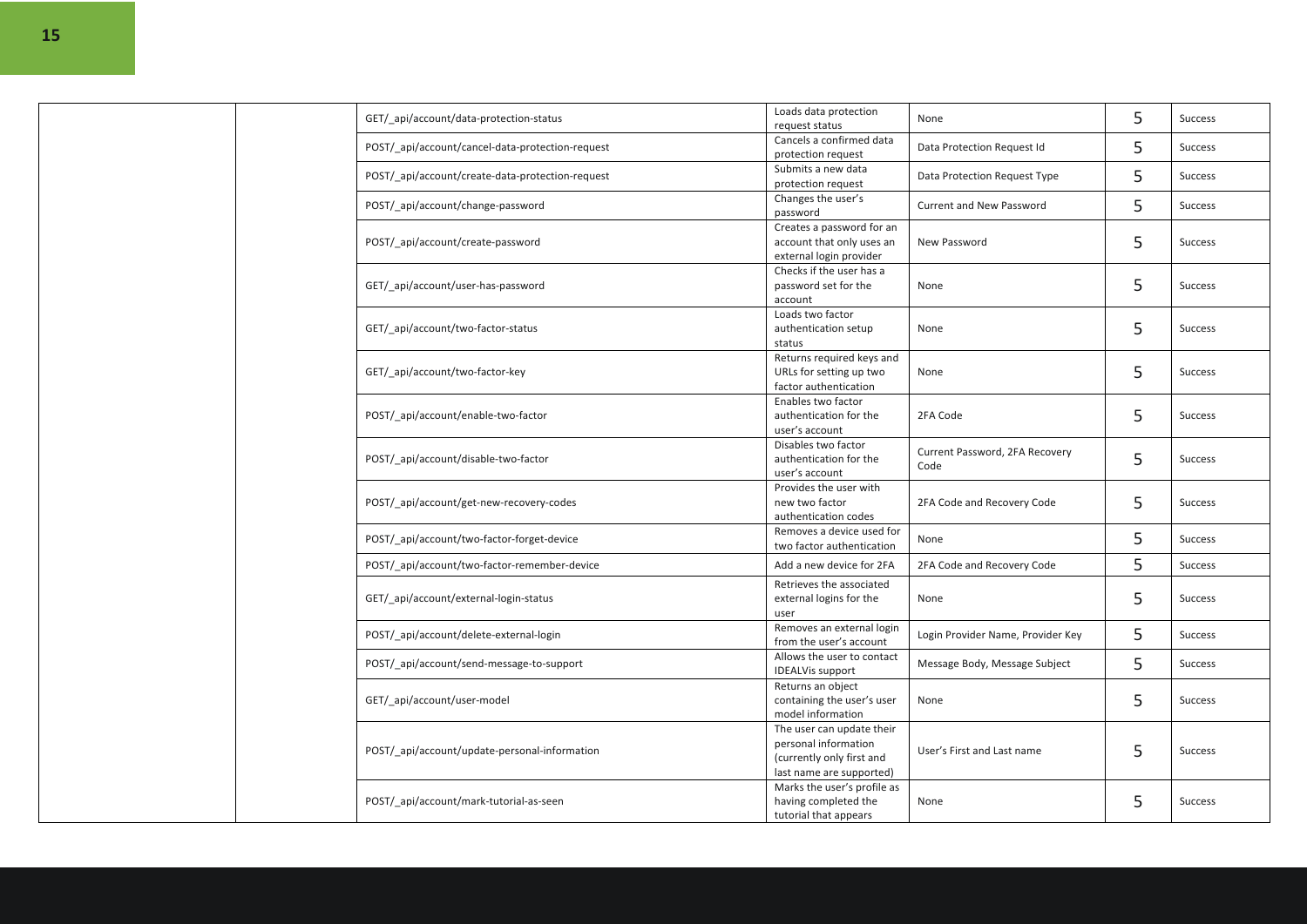|                                  |                                                                                            |                                                          | when logging in for the<br>first time                                                      |                                                                            |   |                |
|----------------------------------|--------------------------------------------------------------------------------------------|----------------------------------------------------------|--------------------------------------------------------------------------------------------|----------------------------------------------------------------------------|---|----------------|
|                                  |                                                                                            | GET/_api/auth/status                                     | Retrieves the<br>authentication status of<br>the user                                      | None                                                                       | 5 | Success        |
|                                  |                                                                                            | POST/ api/auth/login                                     | Authenticates the user<br>with credentials                                                 | Username, Password and Remember<br>Me                                      | 5 | <b>Success</b> |
|                                  |                                                                                            | POST/_api/auth/login-two-factor                          | Authenticates the user<br>with 2FA                                                         | 2FA Code, Remember Me and<br>Remember Device                               | 5 | <b>Success</b> |
|                                  |                                                                                            | POST/_api/auth/login-two-factor-recovery                 | Authenticates the user<br>with 2FA recovery                                                | 2FA Code                                                                   | 5 | Success        |
|                                  |                                                                                            | POST/_api/auth/logout                                    | Logs the user out of the<br>system                                                         | None                                                                       | 5 | Success        |
|                                  | Responsible<br>for<br>the<br>handling                                                      | POST/_api/auth/register                                  | Allows the user to register<br>an account on the<br>platform                               | <b>Email and Password</b>                                                  | 5 | Success        |
| AuthController                   | of a<br>authorization<br>user on the platform                                              | POST/_api/auth/external-provider-register                | Allows the user to register<br>an account on the<br>platform using an external<br>provider | Email                                                                      | 5 | <b>Success</b> |
|                                  |                                                                                            | POST/ api/auth/resend-email-confirmation                 | Manual trigger for sending<br>an email confirmation<br>email                               | Email                                                                      | 5 | Success        |
|                                  |                                                                                            | POST/_api/auth/confirm-email                             | Enables the user to<br>confirm their new<br>account's email                                | <b>Email and Confirmation Code</b>                                         | 5 | Success        |
|                                  |                                                                                            | POST/ api/auth/request-password-reset                    | Allows the user to request<br>a password reset                                             | Email                                                                      | 5 | <b>Success</b> |
|                                  |                                                                                            | POST/_api/auth/complete-password-reset                   | Allows the user to reset<br>their password                                                 | Email, Confirmation Code and<br>Password                                   | 5 | Success        |
|                                  | Responsible<br>for<br>enabling users to<br>login/register<br>using<br>an external provider | GET/external-login/Microsoft                             | Used for authenticating<br>with Microsoft as the<br>external login provider                | Return URL                                                                 | 5 | Success        |
| ExternalLoginController          |                                                                                            | GET/external-login/callback                              | Endpoint called by<br>Microsoft's server for<br>authenticating the user                    | Return URL and Remote Error (This is<br>called automatically by Microsoft) | 5 | Success        |
|                                  | for<br>Responsible                                                                         | GET/ api/editable-users                                  | Retrieves all users                                                                        | None                                                                       | 5 | <b>Success</b> |
|                                  | providing<br>an<br>with<br>administrator                                                   | GET/_api/editable-users/{id}                             | Retrieves a specific user's<br>details                                                     | User's Id                                                                  | 5 | Success        |
| EditableUsersController          | about<br>information<br>the registered users<br>for<br>management                          | PATCH/_api/editable-users/{id}                           | Used for updating a user's<br>role, email, and user<br>group                               | User's Id, Email, Role Id and Group Id                                     | 5 | Success        |
|                                  | purposes                                                                                   | GET/_api/editable-users/{id}/for-update                  | Get specific User's details<br>for the update page                                         | User's Id                                                                  | 5 | Success        |
|                                  | the<br>Enables<br>data<br>protection officer to                                            | GET/ api/data-protection-requests                        | Lists all available data<br>protection requests                                            | None                                                                       | 5 | <b>Success</b> |
| DataProtectionRequestsController | data<br>manage<br>protection requests                                                      | POST/_api/data-protection-requests/change-request-status | Updates the status of a<br>protection request                                              | Request Id and New Status                                                  | 5 | <b>Success</b> |
| <b>DashboardController</b>       | Responsible<br>for                                                                         | POST/ api/dashboard/card entries                         | Adds a new analysis                                                                        | Card Name and Analysis Report                                              | 5 | <b>Success</b> |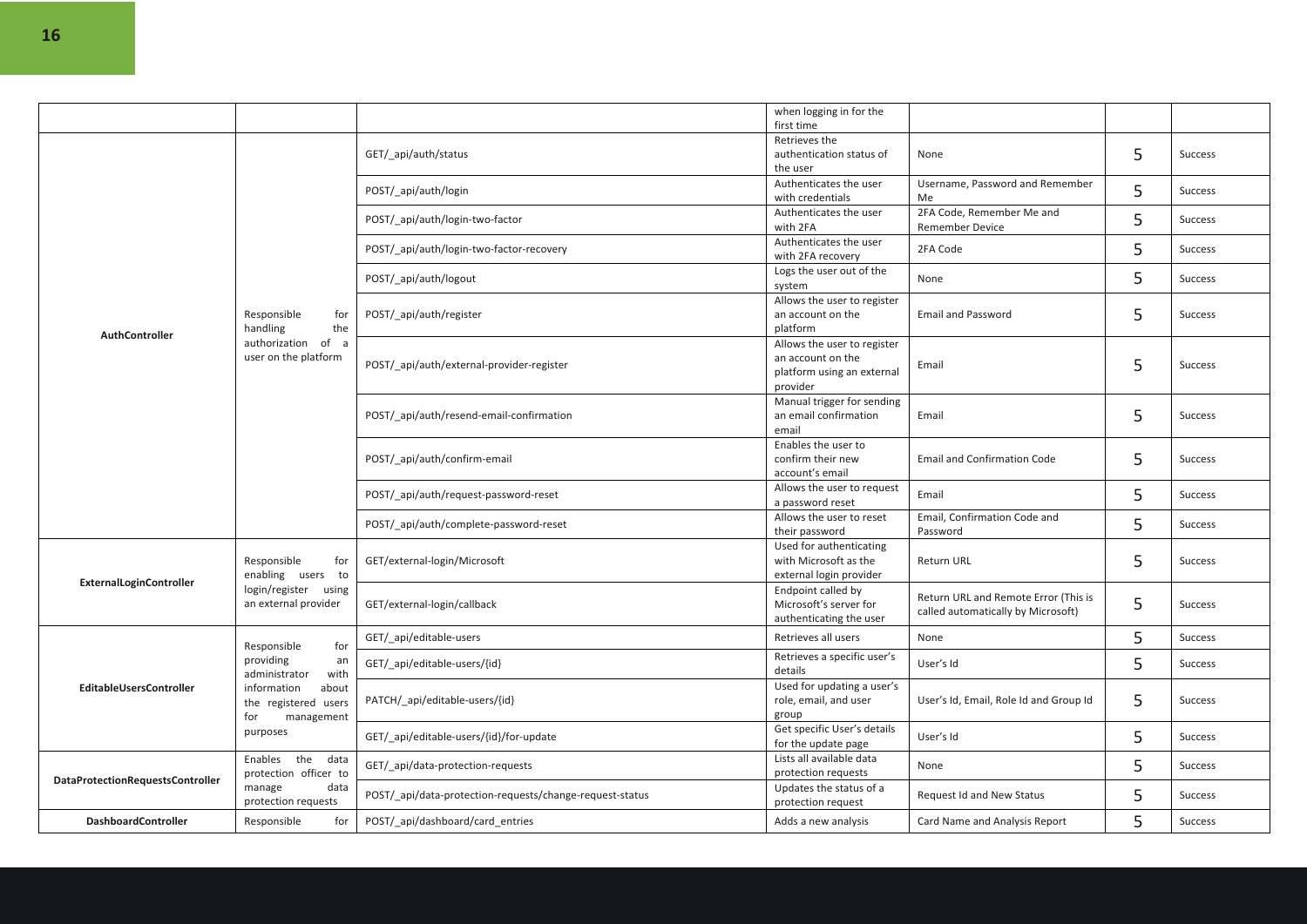|                         | allowing the user to                                                                                                                                             |                                                         | report to the user's                                                                                                   | Specification                                                                                                                                                               |    |                |
|-------------------------|------------------------------------------------------------------------------------------------------------------------------------------------------------------|---------------------------------------------------------|------------------------------------------------------------------------------------------------------------------------|-----------------------------------------------------------------------------------------------------------------------------------------------------------------------------|----|----------------|
|                         | their<br>manage                                                                                                                                                  |                                                         | personal dashboard                                                                                                     |                                                                                                                                                                             |    |                |
|                         | personal<br>dashboard<br>configuration                                                                                                                           | GET/_api/dashboard/card_entries/{currentAnalysisTaskId} | Returns all analysis<br>reports that are saved on<br>the user's personal<br>dashboard for the current<br>analysis task | The user's currently selected Analysis<br>Task Id                                                                                                                           | 5  | <b>Success</b> |
|                         |                                                                                                                                                                  | PATCH/_api/dashboard/card_entries                       | Updates the configuration<br>of all card entries on the<br>user's personal dashboard                                   | List of card entry objects                                                                                                                                                  | 5  | <b>Success</b> |
|                         |                                                                                                                                                                  | POST/ api/analysis-tasks                                | Create an Analysis Task                                                                                                | Name, task question, Users Ids, is<br>response text-based?, correct text<br>answer, complete by date, and list of<br>possible multiple-choice answers                       | 5  | <b>Success</b> |
|                         |                                                                                                                                                                  | GET/ api/analysis-tasks                                 | Get all Analysis Tasks                                                                                                 | None                                                                                                                                                                        | 5  | Success        |
|                         |                                                                                                                                                                  | GET/ api/analysis-tasks/{id}                            | Get a specific Analysis<br>Task                                                                                        | Analysis Task Id                                                                                                                                                            | 5  | Success        |
|                         | Responsible<br>for<br>enabling a<br>Team<br>Leader to manage<br>data analysis tasks<br>and for allowing all<br>users to see and<br>respond to available<br>tasks | PATCH/ api/analysis-tasks/{id}                          | Update an Analysis Task                                                                                                | Analysis Task Id, Name, task<br>question, Users Ids, is response text-<br>based?, correct text answer,<br>complete by date, and list of possible<br>multiple-choice answers | 5  | <b>Success</b> |
|                         |                                                                                                                                                                  | DELETE/_api/analysis-tasks/{id}                         | Delete an Analysis Task                                                                                                | Analysis Task Id                                                                                                                                                            | 5  | Success        |
| AnalysisTasksController |                                                                                                                                                                  | GET/_api/analysis-tasks/{id}/for-update                 | Get a specific Analysis<br>Task's details for the<br>update page                                                       | Analysis Task Id                                                                                                                                                            | 5  | Success        |
|                         |                                                                                                                                                                  | GET/ api/analysis-tasks/users-dropdown                  |                                                                                                                        |                                                                                                                                                                             |    |                |
|                         |                                                                                                                                                                  | GET/_api/analysis-tasks/list-daily-tasks                | Provides the user with the<br>set of Analysis Tasks they<br>need to perform                                            | None                                                                                                                                                                        | 5  | <b>Success</b> |
|                         |                                                                                                                                                                  | POST/ api/analysis-tasks/daily-task-respond             | Stores the user's response<br>to an Analysis Task                                                                      | Text Answer, Selected Answer Id and<br>Analysis Task Id                                                                                                                     | 5  | Success        |
|                         |                                                                                                                                                                  | GET/ api/analysis-tasks/current-analysis-task           | Retrieves the user's<br>current analysis task<br>characteristics (i.e.,<br>question, instructions<br>etc.)             | None                                                                                                                                                                        | 5  | <b>Success</b> |
|                         |                                                                                                                                                                  | POST/ api/analysis-tasks/set-current-analysis-task      | Sets a new Analysis Task<br>as the current task for the<br>user                                                        | The Id of a specific Analysis Task                                                                                                                                          | 5  | <b>Success</b> |
|                         |                                                                                                                                                                  | GET/_api/analysis-flow/{analysisFlowId}                 | Retrieve a Wizard<br>Configuration                                                                                     | Analysis Flow Id                                                                                                                                                            | 15 | Success        |
| AnalysisFlowController  | Responsible<br>for<br>enabling all users to<br>manage their saved                                                                                                | POST/ api/analysis-flow                                 | Save a Wizard<br>Configuration                                                                                         | Wizard Configuration, Name and Is<br>Public?                                                                                                                                | 15 | Success        |
|                         | analysis flows i.e.,<br>wizard configurations                                                                                                                    | PATCH/ api/analysis-flow/{id}                           | Update a Wizard<br>Configuration                                                                                       | Analysis Flow Id, Wizard<br>Configuration, Name and Is Public?                                                                                                              | 15 | Success        |
|                         |                                                                                                                                                                  | DELETE/ api/analysis-flow/{id}                          | Delete a Wizard<br>Configuration                                                                                       | Analysis Flow Id                                                                                                                                                            | 15 | Success        |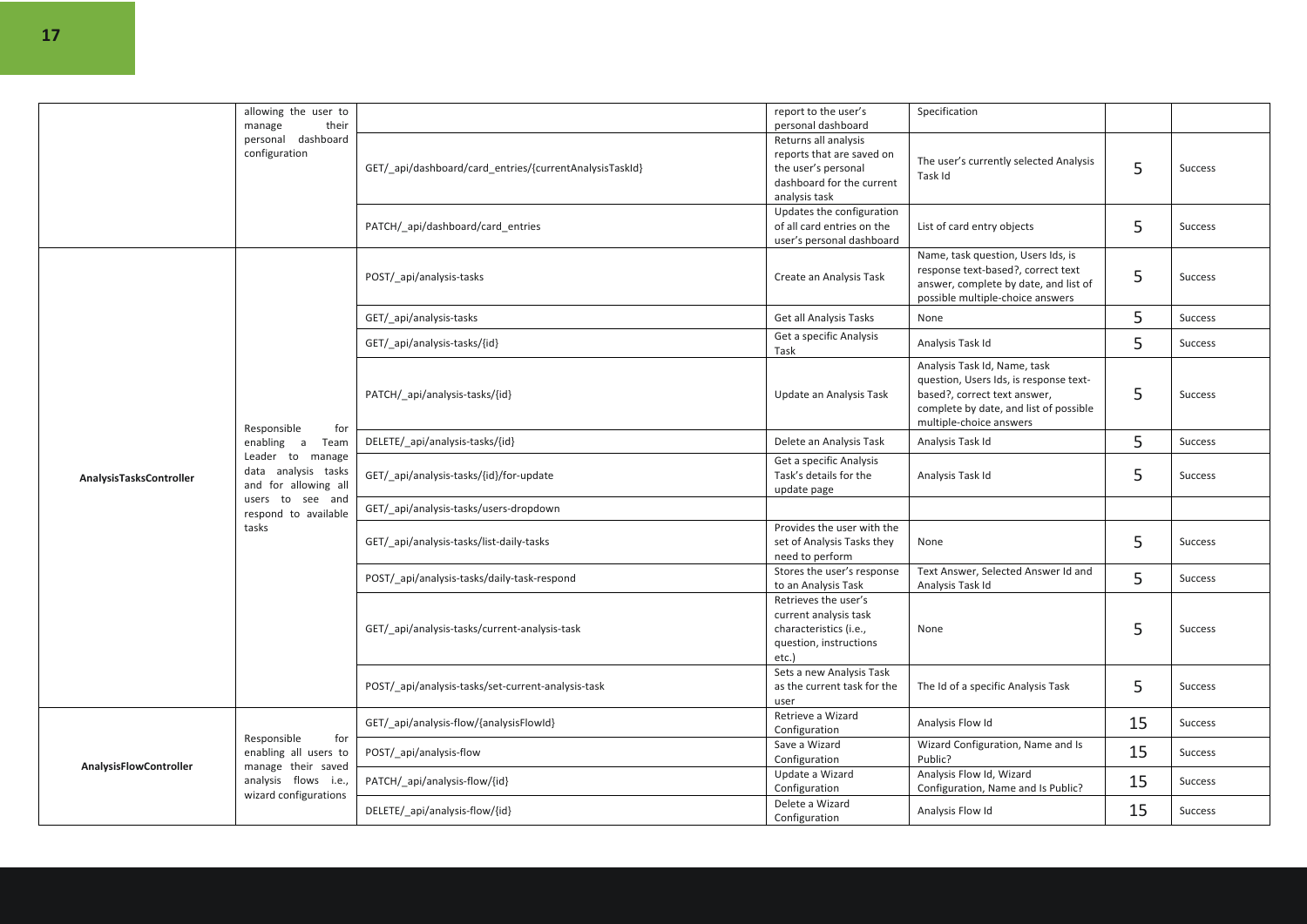|                                        |                                                                                                                      | GET/ api/analysis-flow/for-dropdown                                                  | Provides the user with a<br>list of available Wizard<br>Configurations                                                                                                                                      | None                                                                                    | 15 | <b>Success</b> |
|----------------------------------------|----------------------------------------------------------------------------------------------------------------------|--------------------------------------------------------------------------------------|-------------------------------------------------------------------------------------------------------------------------------------------------------------------------------------------------------------|-----------------------------------------------------------------------------------------|----|----------------|
|                                        |                                                                                                                      | GET/ api/analysis-engine/datasets-for-dropdown                                       | Get a list of available<br>datasets                                                                                                                                                                         | None                                                                                    | 25 | <b>Success</b> |
|                                        |                                                                                                                      | GET/ api/analysis-engine/data-attributes-for-selector/{datasetId}                    | Get a list of available data<br>attributes for a given<br>dataset                                                                                                                                           | Dataset Id                                                                              | 25 | <b>Success</b> |
|                                        |                                                                                                                      | GET/ api/analysis-engine/dataset-info/{datasetId}                                    | Get information for a<br>given dataset                                                                                                                                                                      | Dataset Id                                                                              | 25 | <b>Success</b> |
|                                        |                                                                                                                      | GET/_api/analysis-engine/dataset-descriptive/{datasetId}                             | Get descriptive statistics<br>for a given dataset                                                                                                                                                           | Dataset Id                                                                              | 25 | <b>Success</b> |
|                                        |                                                                                                                      | GET/ api/analysis-engine/attribute-descriptive                                       | Get descriptive statistics<br>for a given data attribute                                                                                                                                                    | Dataset Id and Attribute Id                                                             | 25 | <b>Success</b> |
| AnalysisEngineController               | Responsible<br>for<br>providing the Analysis<br>Wizard interface with<br>the<br>appropriate<br>data/information      | GET/ api/analysis-engine/attribute-unique-values                                     | Returns a list of unique<br>attribute's values. Used<br>for loading possible values<br>when filtering a specific<br>attribute                                                                               | Dataset Id and Attribute Id                                                             | 25 | <b>Success</b> |
|                                        |                                                                                                                      | POST/ api/analysis-engine/produce-analysis-guidance                                  | Given the analysis<br>specification the user is<br>constructing this returns a<br>set of instructions guiding<br>the user on what are the<br>minimum inputs required<br>for the selected analysis<br>method | Analysis report specification                                                           | 25 | <b>Success</b> |
|                                        |                                                                                                                      | POST/ api/analysis-engine/execute-analysis-flow-configuration                        | Executes a Wizard<br>Configuration and returns<br>an analysis report                                                                                                                                        | Dataset Id, list of Attribute Ids,<br>analysis method and list of filters               | 50 | <b>Success</b> |
|                                        | This controller is part<br>of the user modeling<br>system<br>and<br>is<br>responsible<br>for<br>enabling the user to | POST/_api/BUSINESS_ROLE_EXPERTISE_TEST/InsertBUSINESS_ROLE_EXPERTISE_T<br><b>EST</b> | Add a new response to<br>this questionnaire                                                                                                                                                                 | Various form fields of several data<br>types, Research Test Id and Research<br>Study Id | 5  | <b>Success</b> |
| BUSINESS_ROLE_EXPERTISE_TESTCo         |                                                                                                                      | POST/ api/BUSINESS ROLE EXPERTISE TEST/UpdateBUSINESS ROLE EXPERTISE<br><b>TEST</b>  | Update a previous<br>response to this<br>questionnaire                                                                                                                                                      | Various form fields of several data<br>types, Research Test Id and Research<br>Study Id | 5  | <b>Success</b> |
| ntroller                               | their<br>manage<br>responses regarding<br>the Business Role                                                          | POST/_api/BUSINESS_ROLE_EXPERTISE_TEST/DeleteBUSINESS_ROLE_EXPERTISE_T<br><b>EST</b> | Delete a previous<br>response to this<br>questionnaire                                                                                                                                                      | Various form fields of several data<br>types, Research Test Id and Research<br>Study Id | 5  | <b>Success</b> |
|                                        | Expertise<br>Questionnaire                                                                                           | POST/ api/BUSINESS ROLE EXPERTISE TEST/GetBUSINESS ROLE EXPERTISE TES                | Retrieve a previous<br>response to this<br>questionnaire                                                                                                                                                    | Research Test Id and Research Study<br>Id                                               | 5  | <b>Success</b> |
| DATA_ANALYSYS_TASKS_TESTContro<br>ller | This controller is part<br>of the user modeling<br>system<br>and<br>is                                               | POST/ api/DATA ANALYSYS TASKS TEST/InsertDATA ANALYSYS TASKS TEST                    | Add a new response to<br>this questionnaire                                                                                                                                                                 | Various form fields of several data<br>types, Research Test Id and Research<br>Study Id | 5  | Success        |
|                                        | responsible<br>for<br>enabling the user to<br>manage<br>their                                                        | POST/_api/DATA_ANALYSYS_TASKS_TEST/UpdateDATA_ANALYSYS_TASKS_TEST                    | Update a previous<br>response to this<br>questionnaire                                                                                                                                                      | Various form fields of several data<br>types, Research Test Id and Research<br>Study Id | 5  | Success        |
|                                        | responses regarding<br>the Data<br>Analysis                                                                          | POST/ api/DATA ANALYSYS TASKS TEST/DeleteDATA ANALYSYS TASKS TEST                    | Delete a previous<br>response to this                                                                                                                                                                       | Various form fields of several data<br>types, Research Test Id and Research             | 5  | <b>Success</b> |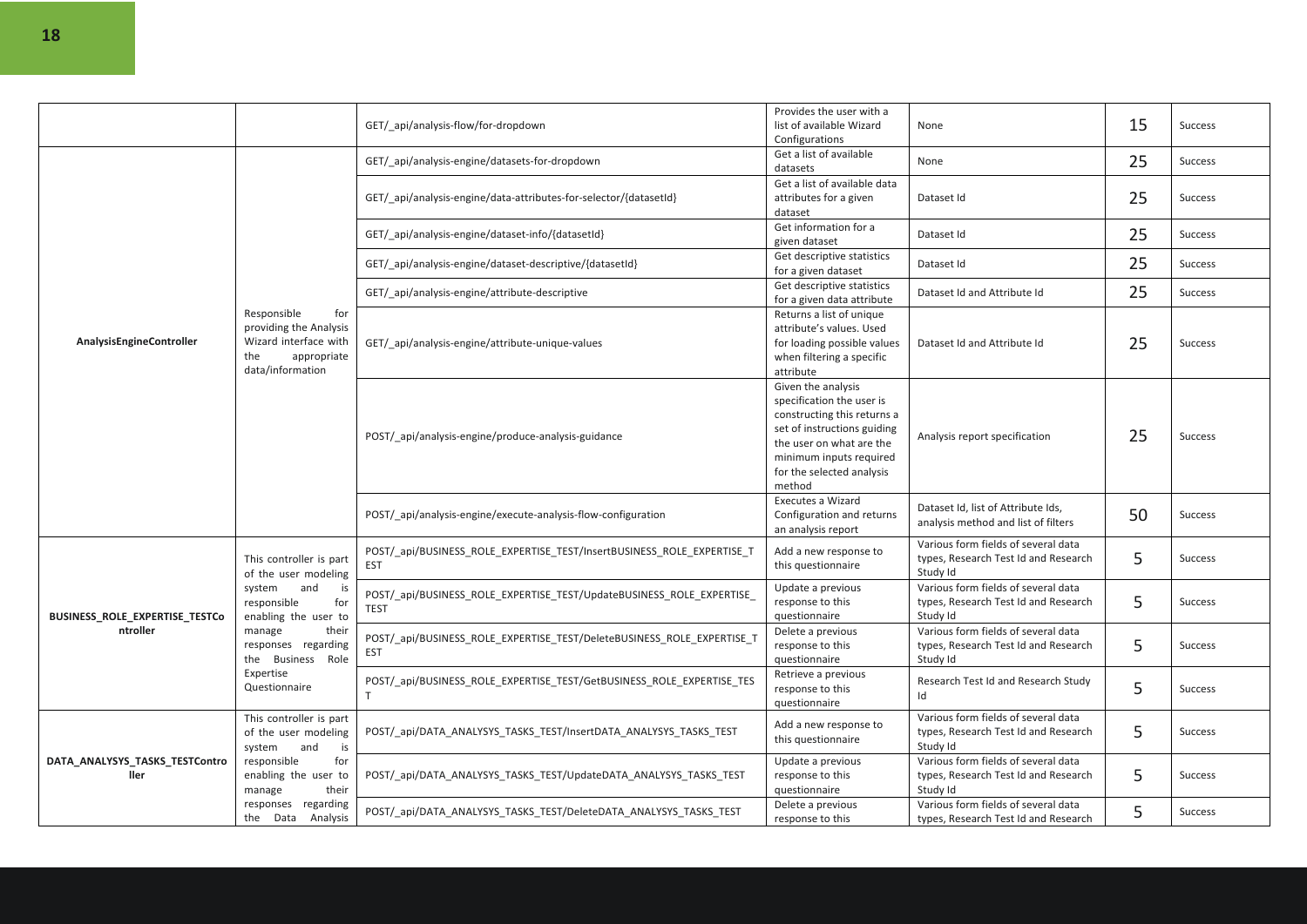|                                      | <b>Tasks Questionnaire</b>                                                                                                                                                                       | POST/_api/DATA_ANALYSYS_TASKS_TEST/GetDATA_ANALYSYS_TASKS_TEST     | questionnaire<br>Retrieve a previous<br>response to this<br>questionnaire | Study Id<br>Research Test Id and Research Study<br>Id                                                                                                                    | 5 | <b>Success</b> |
|--------------------------------------|--------------------------------------------------------------------------------------------------------------------------------------------------------------------------------------------------|--------------------------------------------------------------------|---------------------------------------------------------------------------|--------------------------------------------------------------------------------------------------------------------------------------------------------------------------|---|----------------|
|                                      | This controller is part<br>of the user modeling                                                                                                                                                  | POST/_api/DATA_VIS_EXPERIENCE_TEST/InsertDATA_VIS_EXPERIENCE_TEST  | Add a new response to<br>this questionnaire                               | Various form fields of several data<br>types, Research Test Id and Research<br>Study Id                                                                                  | 5 | <b>Success</b> |
| DATA_VIS_EXPERIENCE_TESTControll     | system<br>and<br>is<br>for<br>responsible<br>enabling the user to                                                                                                                                | POST/_api/DATA_VIS_EXPERIENCE_TEST/UpdateDATA_VIS_EXPERIENCE_TEST  | Update a previous<br>response to this<br>questionnaire                    | Various form fields of several data<br>types, Research Test Id and Research<br>Study Id                                                                                  | 5 | <b>Success</b> |
| er                                   | manage<br>their<br>responses regarding<br>the Data Visualization                                                                                                                                 | POST/_api/DATA_VIS_EXPERIENCE_TEST/DeleteDATA_VIS_EXPERIENCE_TEST  | Delete a previous<br>response to this<br>questionnaire                    | Various form fields of several data<br>types, Research Test Id and Research<br>Study Id                                                                                  | 5 | <b>Success</b> |
|                                      | Experience<br>Questionnaire                                                                                                                                                                      | POST/ api/DATA VIS EXPERIENCE TEST/GetDATA VIS EXPERIENCE TEST     | Retrieve a previous<br>response to this<br>questionnaire                  | Research Test Id and Research Study<br>Id                                                                                                                                | 5 | <b>Success</b> |
|                                      | This controller is part<br>of the user modeling<br>system<br>and<br>is                                                                                                                           | POST/ api/PARTICIPANTS DASHBOARD/ListPARTICIPANTS RESEARCH STUDIES | Lists available Research<br>Studies the user can<br>attend                | None                                                                                                                                                                     | 5 | <b>Success</b> |
| PARTICIPANTS_DASHBOARDControll<br>er | responsible<br>for<br>providing<br>the<br>participant user with<br>various information<br>regarding<br>their<br>progress of providing<br>all the required data<br>related to their user<br>model | POST/ api/PARTICIPANTS DASHBOARD/ListRESEARCH STUDYS TESTS         | Lists available Research<br>Tests for a selected<br>Research Study        | Research Study Id                                                                                                                                                        | 5 | <b>Success</b> |
|                                      | This controller is part<br>of the user modeling<br>system<br>and<br>is<br>responsible<br>for<br>enabling the users to<br>solve cognitive tests<br>and respond to likert-<br>scale questionnaires | POST/ api/QA/GetNextQuestion                                       | Provides the next<br>available task in a given<br>Research Test           | Research Test Id and Research Study<br>Id                                                                                                                                | 5 | <b>Success</b> |
| QAController                         |                                                                                                                                                                                                  | POST/_api/QA/SaveAnswer                                            | Saves the answer to a<br>given task or likert-scale<br>question           | Question Id, Research Study Id, Start<br>and End Time, answer string, answer<br>string                                                                                   | 5 | <b>Success</b> |
|                                      |                                                                                                                                                                                                  | POST/_api/QA/UpdateAnswer                                          | Updates the answer to a<br>given likert-scale question                    | Question Id, Research Study Id, Start<br>and End Time, answer string, answer<br>string                                                                                   | 5 | Success        |
| <b>QuestionnairesController</b>      | This controller is part<br>of the user modeling<br>system<br>and<br>is                                                                                                                           | POST/ api/Questionnaires/GetQuestionnaire                          | Gets all likert-scale<br>questionnaire questions<br>and metadata          | Research Test Id                                                                                                                                                         | 5 | Success        |
|                                      | for<br>responsible<br>constructing<br>likert-<br>scale questionnaires                                                                                                                            | POST/_api/Questionnaires/GetQuestionnaireAnswers                   | Get all answers provided<br>by the user for this<br>questionnaire         | Research Test Id and Research Study<br>Id                                                                                                                                | 5 | Success        |
| RESEARCH_STUDYController             | This controller is part<br>of the user modeling<br>and<br>system<br>is<br>for<br>responsible<br>enabling<br>a                                                                                    | POST/_api/RESEARCH_STUDY/InsertRESEARCH_STUDY                      | Create a Research Study                                                   | Research Study Id, Study Name,<br>Description, Status, Publication and<br>Expiration Dates, is study open?, list<br>of research tests and allowed<br>participants emails | 5 | <b>Success</b> |
|                                      | Researcher user to<br>Research<br>manage                                                                                                                                                         | POST/ api/RESEARCH STUDY/UpdateRESEARCH STUDY                      | Update a Research Study                                                   | Research Study Id, Study Name,<br>Description, Status, Publication and                                                                                                   | 5 | <b>Success</b> |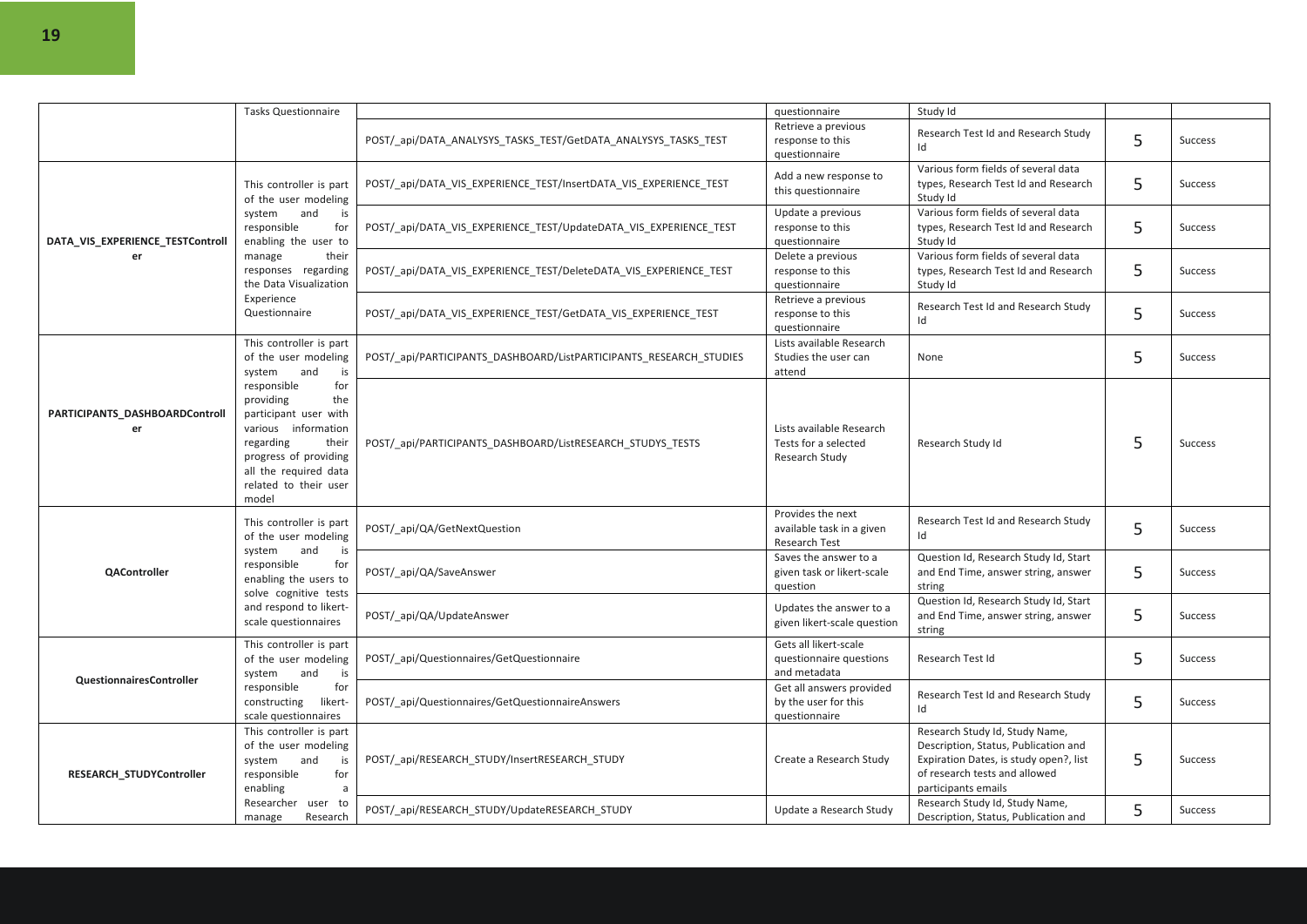|                                         | Studies                                                                                                                                                                                                                       |                                                                                       |                                                                                                    | Expiration Dates, is study open?, list<br>of research tests and allowed<br>participants emails |   |         |
|-----------------------------------------|-------------------------------------------------------------------------------------------------------------------------------------------------------------------------------------------------------------------------------|---------------------------------------------------------------------------------------|----------------------------------------------------------------------------------------------------|------------------------------------------------------------------------------------------------|---|---------|
|                                         |                                                                                                                                                                                                                               | POST/ api/RESEARCH STUDY/DeleteRESEARCH STUDY                                         | Delete a Research Study                                                                            | Research Study Id                                                                              | 5 | Success |
|                                         |                                                                                                                                                                                                                               | POST/_api/RESEARCH_STUDY/GetRESEARCH_STUDY                                            | Get a specific Research<br>Study                                                                   | Research Study Id                                                                              | 5 | Success |
|                                         |                                                                                                                                                                                                                               | POST/ api/RESEARCH STUDY/ListRESEARCH STUDY                                           | List all Research Studies                                                                          | None                                                                                           | 5 | Success |
|                                         |                                                                                                                                                                                                                               | POST/_api/RESEARCH_STUDY/ListRESEARCH_STUDY_CARDS                                     | Lists all Research Studies<br>and some statistical<br>indicators for each                          | None                                                                                           | 5 | Success |
|                                         |                                                                                                                                                                                                                               | POST/ api/RESEARCH STUDY/ListRESEARCH STUDY ALLOWED PARTICIPANTS                      | Provides a list of<br>participants allowed to<br>complete a given<br>Research Study                | Research Study Id                                                                              | 5 | Success |
| RESEARCH_STUDY_STATISTICSContro<br>ller | This controller is part<br>of the user modeling<br>system and<br>is<br>responsible<br>for<br>enabling<br>a<br>Researcher user to<br>view statistics about<br>Research Studies (i.e.,<br>monitor the user<br>modeling process) | GET/ api/RESEARCH STUDY STATISTICS/GetRESEARCH TEST RESULT CSV/{study<br>Id}/{testId} | Downloads a CSV file of<br>results for a given<br>Research Test under a<br>specific Research Study | Research Test Id and Research Study<br>Id                                                      | 5 | Success |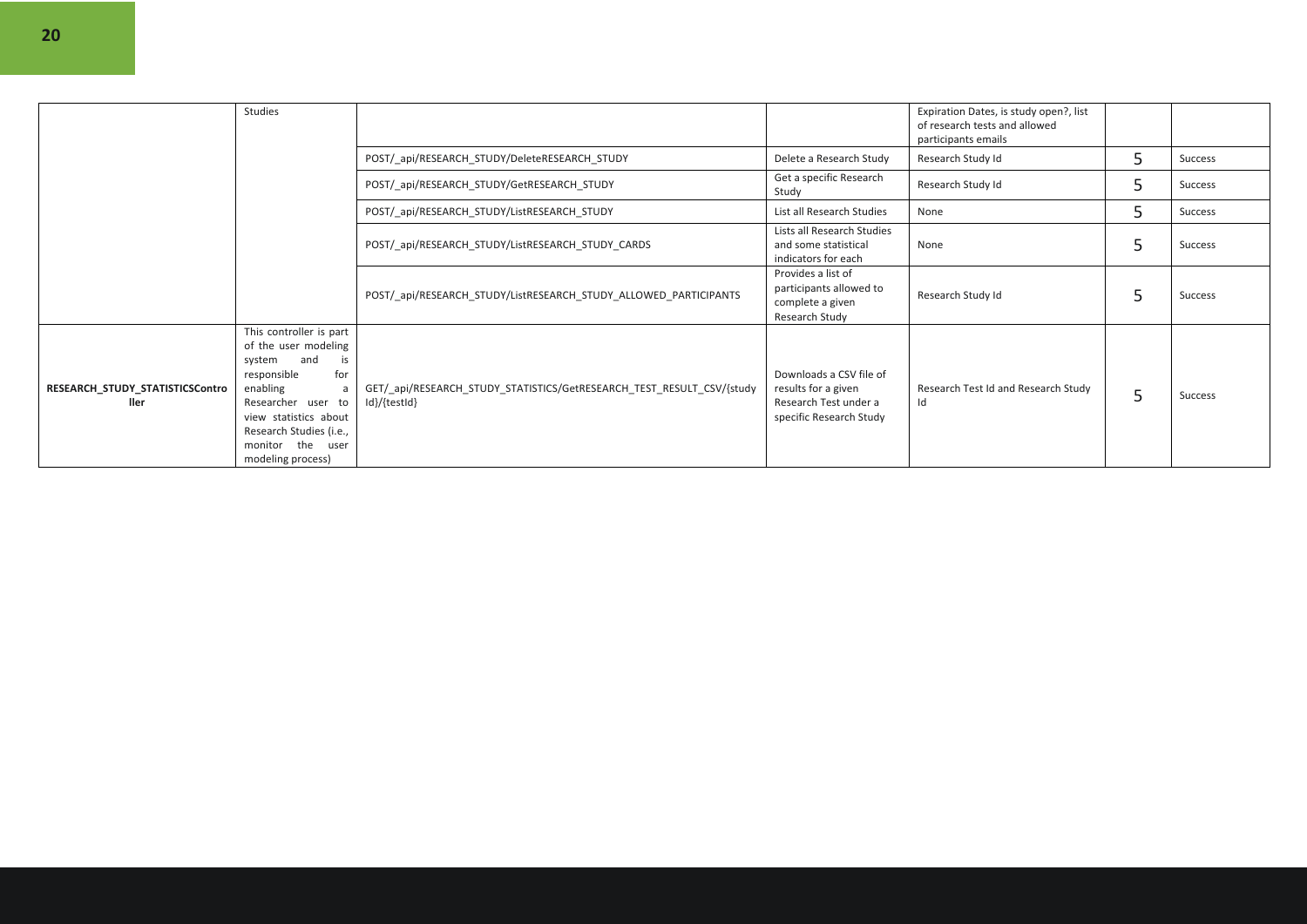### 6 Activity-based Testing

Whereas the previous section dealt with the lowest level of units in the platform i.e., API endpoints, this section will focus on more complex scenarios that involve the orchestration of several endpoints. Moreover, in the previous section the testers were the development and quality assurance teams, testing endpoints with API testing/profiling tools, whereas now the system will be tested with the actual actors by utilizing the actual platform's user interface. Several test cases in the form of activities were created for testing the system, covering all functionality available to all user roles. For that reason, a single end user from each user role was selected for carrying out the corresponding test cases. Moreover, while building the test cases, specific emphasis was given to the three major phases of the project, all of which encompass the main functionality of the IDEALVis platform. The following tables provide information about the activity-based testing scenarios. Table 3 starts by describing all-purpose functionality test cases (e.g., authentication). Next, Table 4, provides information about the various activity-based scenarios that were tested.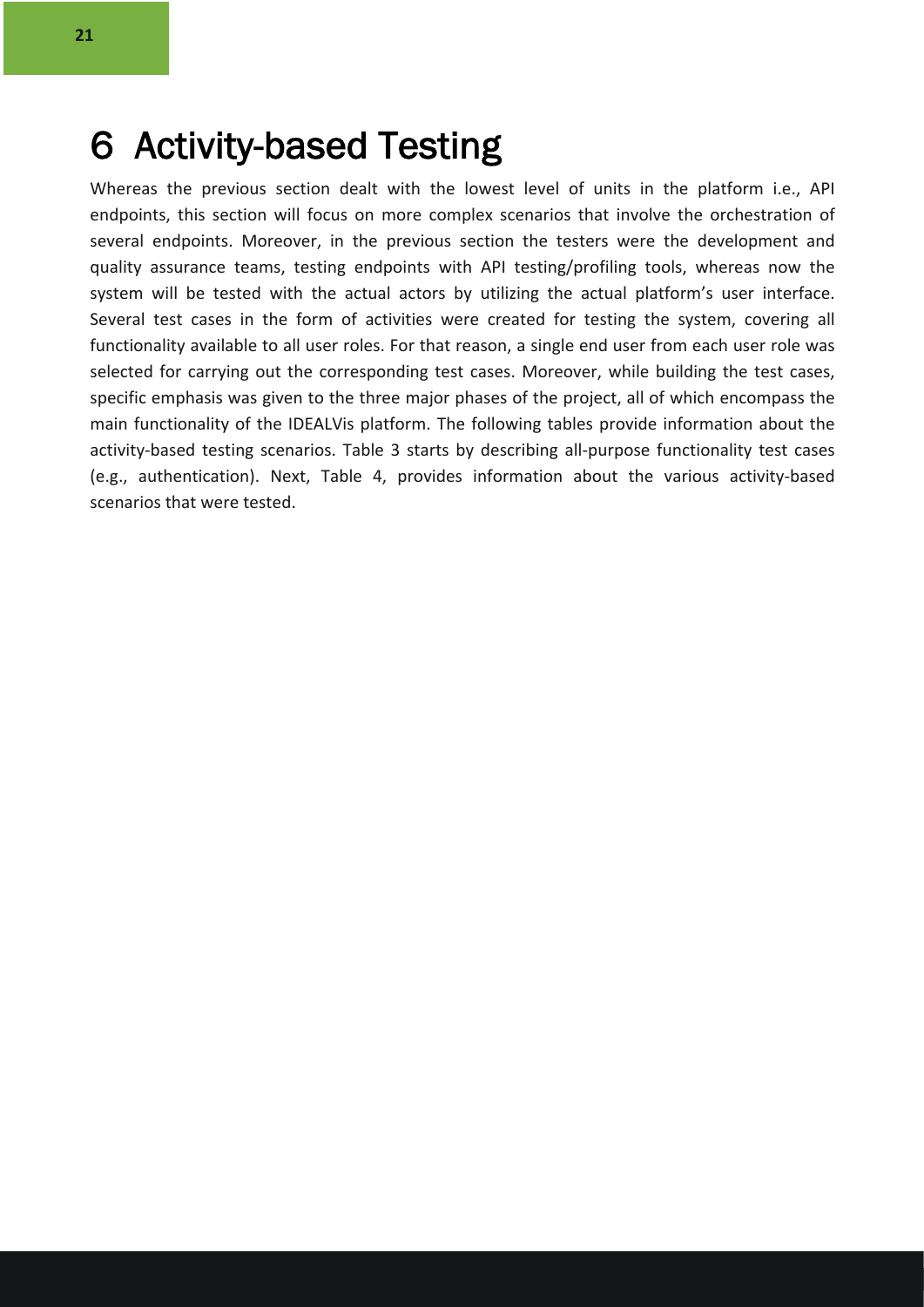#### *Table 3 – All-purpose Functionality Test Cases*

| <b>User Role</b><br><b>Test Case</b> |                                        |                                                                         |                                                                                               |
|--------------------------------------|----------------------------------------|-------------------------------------------------------------------------|-----------------------------------------------------------------------------------------------|
| Responsible                          | Category                               | <b>Test Case Action</b>                                                 | <b>Result</b>                                                                                 |
|                                      |                                        | Register an Account                                                     | Success                                                                                       |
|                                      |                                        | Login using the Account                                                 | <b>Success</b>                                                                                |
|                                      | Account and<br>Authentication:         | Verify account via email                                                | <b>Issue Detected</b><br>(Activation emails arrive late)                                      |
|                                      |                                        | Use the Remember Me Functionality                                       | <b>Success</b>                                                                                |
|                                      |                                        | Use Forgot Password Functionality                                       | <b>Success</b>                                                                                |
|                                      |                                        | Edit profile information and save                                       | Success                                                                                       |
|                                      |                                        | Try logging out                                                         | <b>Success</b>                                                                                |
|                                      |                                        | <b>Enable Two Factor Authentication</b>                                 | <b>Success</b>                                                                                |
|                                      |                                        | Enable an External Login i.e., Using a Microsoft Account                | <b>Success</b>                                                                                |
|                                      | Data<br>Protection/Privacy<br>Settings | View/Download all user account data                                     | Success                                                                                       |
| <b>All User Roles</b>                |                                        | Request the termination of data processing (verify using OTP)           | <b>Success</b>                                                                                |
|                                      |                                        | Request the deletion of the account (verify using OTP)                  | <b>Success</b>                                                                                |
|                                      | <b>Other Settings</b>                  | Change the default UI theme                                             | <b>Issue Detected</b><br>(Some of the colors in the themes need<br>tweaking - contrast issue) |
|                                      |                                        | Send a query to the support team using the built-in contact form        | Success                                                                                       |
|                                      | <b>Analysis Tasks</b>                  | View all available analysis tasks. One by one set them as current tasks | <b>Success</b>                                                                                |
|                                      |                                        | Provide an answer to all analysis tasks                                 | <b>Success</b>                                                                                |
|                                      | Dashboard                              | Resize the card of a pinned analysis                                    | <b>Success</b>                                                                                |
|                                      |                                        | Move the pinned analysis into a different position                      | <b>Success</b>                                                                                |
|                                      |                                        | Remove a pinned analysis from the dashboard                             | Success                                                                                       |
| <b>Data Protection Officer</b>       | Data Protection<br>Requests            | Browse the list of all active data protection requests                  | <b>Success</b>                                                                                |
|                                      |                                        | Mark some requests as approved                                          | Success                                                                                       |
|                                      |                                        | Mark some requests as denied                                            | <b>Success</b>                                                                                |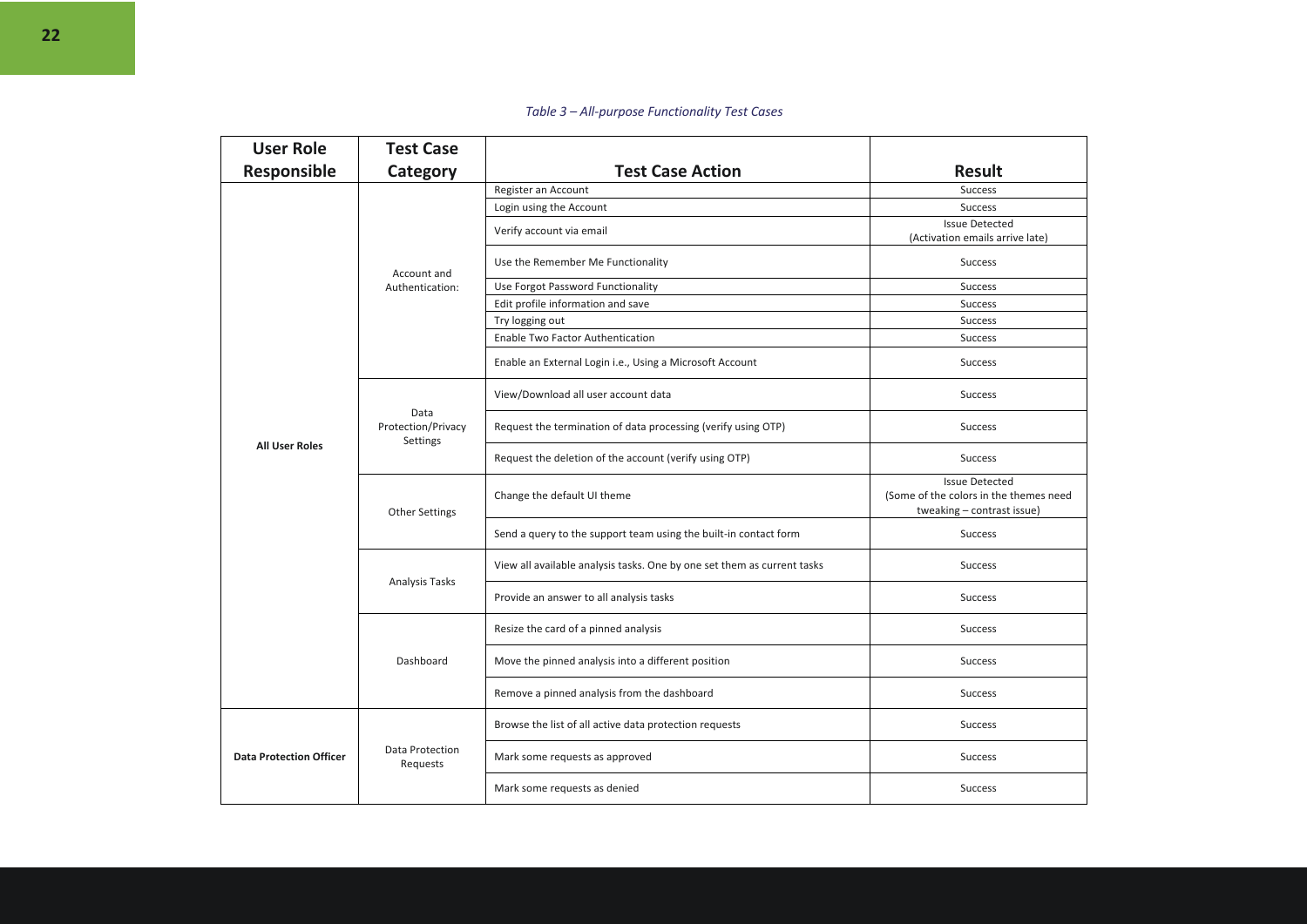| Admin              |                | Create new organizations                                                                   | <b>Success</b> |
|--------------------|----------------|--------------------------------------------------------------------------------------------|----------------|
|                    | Organizations  | Manage existing organizations i.e., list, edit, delete                                     | <b>Success</b> |
|                    | User Groups    | Create new user groups                                                                     | <b>Success</b> |
|                    |                | Assign an organization to a new user group                                                 | <b>Success</b> |
|                    |                | Manage existing user groups i.e., list, edit, delete                                       | <b>Success</b> |
|                    | Manage Users   | Browse the list of all registered users of the platform                                    | <b>Success</b> |
|                    |                | Edit some users and assign them to a user role                                             | <b>Success</b> |
|                    |                | Edit some users and assign them to a user group                                            | <b>Success</b> |
| <b>Team Leader</b> | Analysis Tasks | Create new analysis tasks (use both multiple choice and textual response<br>questions)     | <b>Success</b> |
|                    |                | Manage existing analysis tasks i.e., list, edit, delete                                    | <b>Success</b> |
|                    |                | For a given analysis task view the completion status of all users assigned to<br>that task | <b>Success</b> |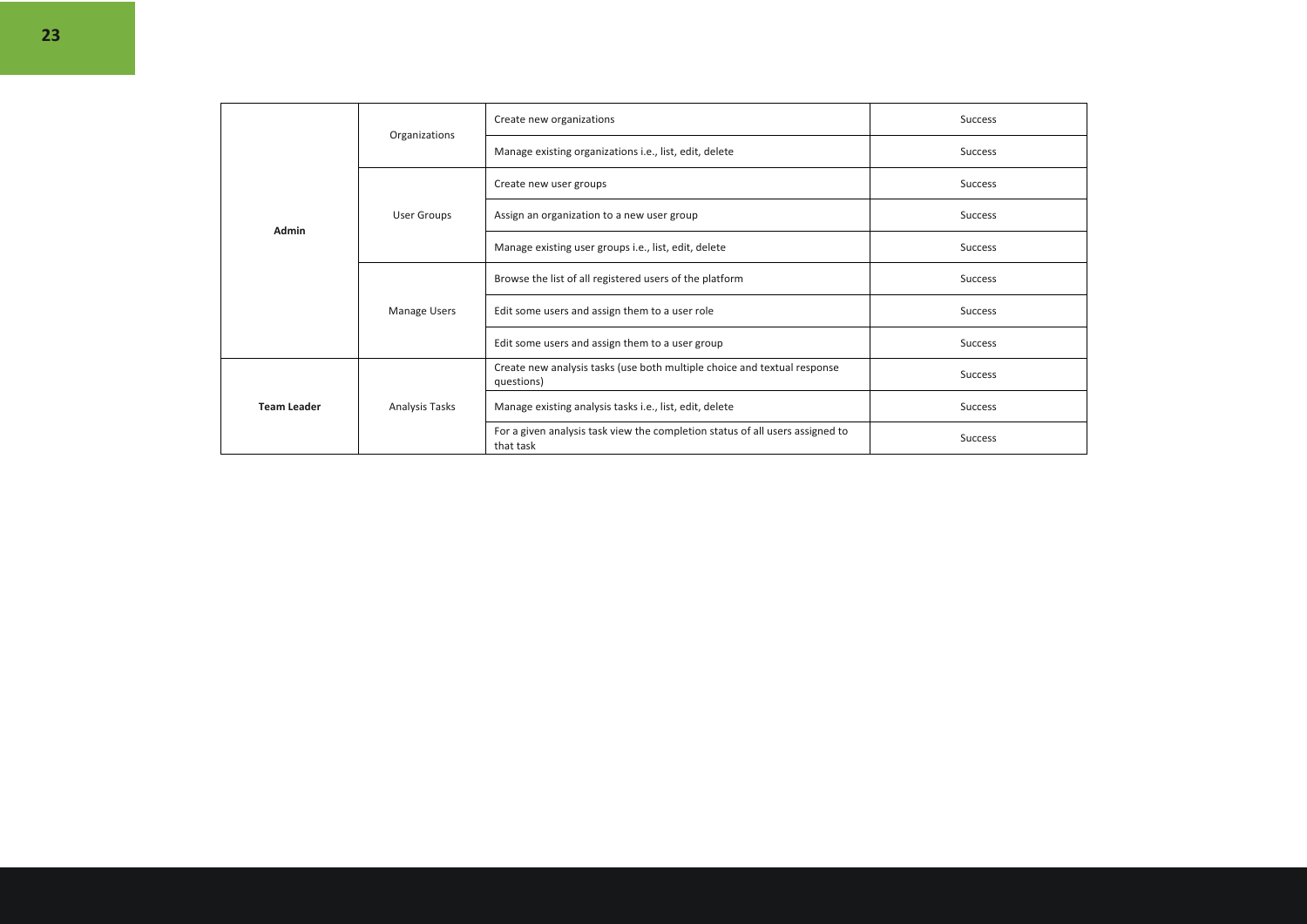#### *Table 4 – Activity-based Scenario Test Cases*

| <b>User Role</b>      | <b>Test Case</b>        |                                                                                                                           |                                                                                                                                                                                                                                                                                                                                                                                                                                                |                                                                                                                   |
|-----------------------|-------------------------|---------------------------------------------------------------------------------------------------------------------------|------------------------------------------------------------------------------------------------------------------------------------------------------------------------------------------------------------------------------------------------------------------------------------------------------------------------------------------------------------------------------------------------------------------------------------------------|-------------------------------------------------------------------------------------------------------------------|
| <b>Responsible</b>    | Category                | <b>Test Case Action</b>                                                                                                   | <b>Additional Test Case Description</b>                                                                                                                                                                                                                                                                                                                                                                                                        | <b>Result</b>                                                                                                     |
| <b>All User Roles</b> | User Studies            | Use the available URL to join a Research<br>Study                                                                         | The user should try to join a Research Study with an existing account and<br>also using a new account that is created through the process of joining<br>the Research Study                                                                                                                                                                                                                                                                     | Success                                                                                                           |
|                       |                         | Complete all questionnaires in the Research<br>Study                                                                      | A set of Research Studies were provided to the user. The user should<br>complete all the Research Tests (regarding questionnaires) provided in<br>these. Moreover, upon completion the user should check that their<br>dashboard provides the correct "successful completion" notifications                                                                                                                                                    | Success                                                                                                           |
|                       |                         | Complete all psychometric tests in the<br>Research Study (view performance and<br>accuracy statistics on the finish page) | A set of Research Studies were provided to the user. The user should<br>complete all the Research Tests (regarding psychometric tests) provided<br>in these. Moreover, upon completion the user should check that their<br>dashboard provides the correct "successful completion" notifications.<br>The user should also verify that at the end of each psychometric test the<br>appropriate performance and accuracy statistics are available | Success                                                                                                           |
| Researcher            | <b>Research Studies</b> | Create new Research Studies (both open<br>and closed studies)                                                             | The user should try and create 5 different Research Studies 2 of which<br>need to be closed user studies. Each Research Study should contain 2<br>questionnaires and 2 psychometric tests                                                                                                                                                                                                                                                      | <b>Success</b>                                                                                                    |
|                       |                         | Manage existing Research Studies i.e., list,<br>edit, delete                                                              |                                                                                                                                                                                                                                                                                                                                                                                                                                                | <b>Success</b>                                                                                                    |
|                       |                         | Retrieve the invitation URL for a Research<br>Study                                                                       | The user should test the copy button found next to each Research Study<br>in the list of available Research Studies. The user should browse the<br>copied URL and verify that when loaded in a browser the correct study<br>information shows up                                                                                                                                                                                               | Success                                                                                                           |
|                       |                         | View the results of a specific Research Study                                                                             |                                                                                                                                                                                                                                                                                                                                                                                                                                                | Success                                                                                                           |
|                       |                         | Export the results of a Specific Research<br>Study                                                                        |                                                                                                                                                                                                                                                                                                                                                                                                                                                | Success                                                                                                           |
| <b>All User Roles</b> | Analysis Wizard         | Select one analysis task and create a new<br>analysis (use all analysis types)                                            | The user should create a new Analysis Wizard Session by first selecting an<br>analysis task and then using that session generate multiple analysis<br>reports with the various analysis types                                                                                                                                                                                                                                                  | <b>Success</b>                                                                                                    |
|                       |                         | Use multiple datasets, attributes, and filters                                                                            | For each analysis created the user is required to select different data<br>datasets, attributes, and filters to thoroughly test the underlying query<br>engine                                                                                                                                                                                                                                                                                 | <b>Success</b>                                                                                                    |
|                       |                         | View descriptive statistics of both datasets<br>and attributes                                                            | While selecting a dataset or an attribute the user is required to also test<br>the descriptive statistics functionality                                                                                                                                                                                                                                                                                                                        | Success                                                                                                           |
|                       |                         | Save a new analysis (test both public and<br>private access)                                                              | Once the user is at the last step of the Analysis Wizard (i.e., viewing an<br>analysis report), the user is further required to save the wizard<br>configuration i.e., analysis flow under a given name                                                                                                                                                                                                                                        | <b>Issue Detected</b><br>(Cannot save an analysis with a name that is already taken by another<br>saved analysis) |
|                       |                         | Pin a new analysis on the dashboard<br>(provide a name)                                                                   | The user is required to create an analysis report using the Analysis Wizard<br>and save the analysis produced on their personal dashboard                                                                                                                                                                                                                                                                                                      | <b>Success</b>                                                                                                    |
|                       |                         | Download the analysis resulting data and<br>export the visualization                                                      | For a given analysis report generated using the Analysis Wizard the user<br>is required to use the buttons for saving the visualization PNG and for<br>exporting the underlying report data                                                                                                                                                                                                                                                    | <b>Success</b>                                                                                                    |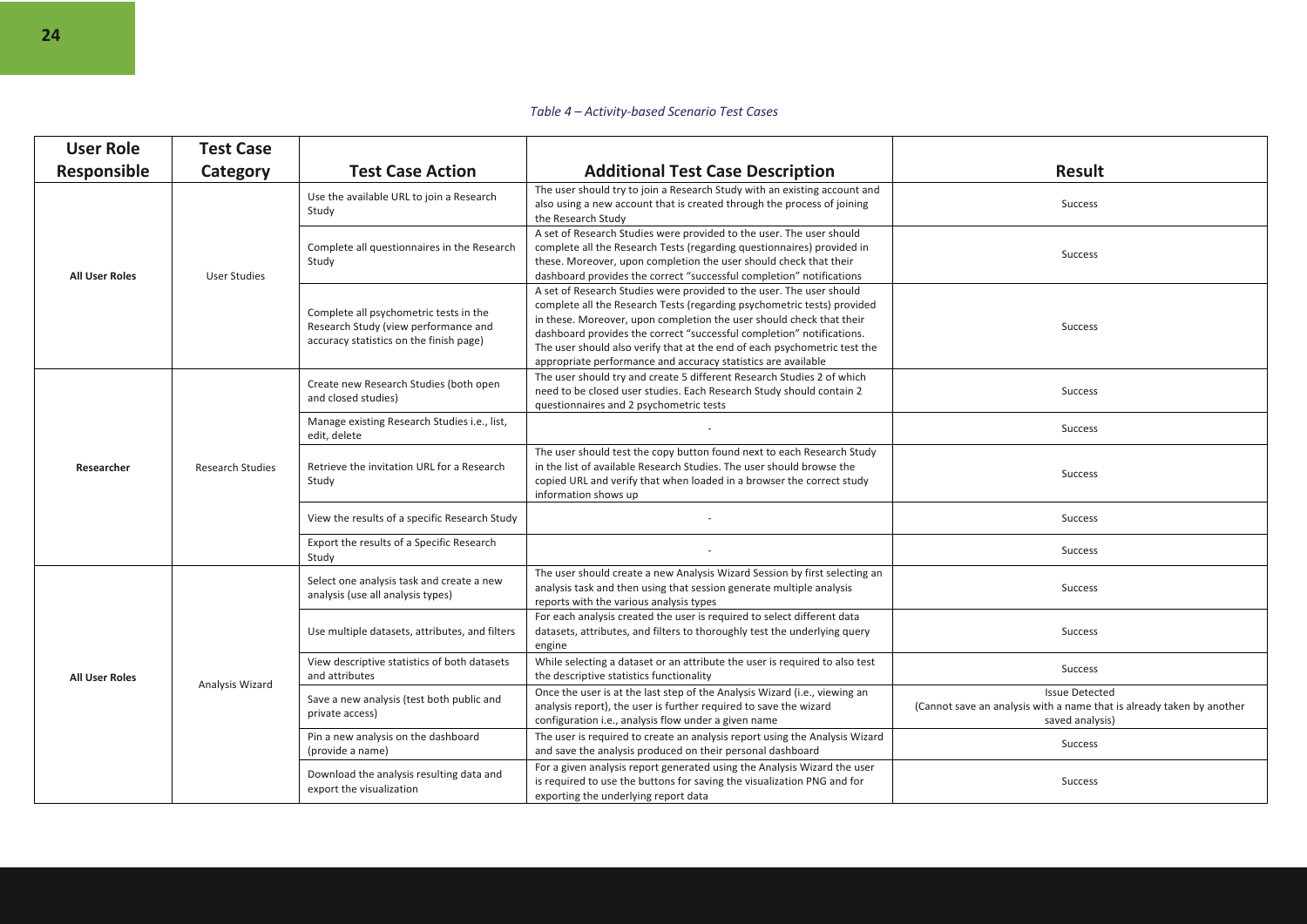|  |                               | Try leaving the Analysis Wizard page<br>without saving your analysis                       | Once the user is about to leave the Analysis Wizard page without saving<br>their wizard configuration (i.e., analysis) an appropriate exit prevention<br>prompt should appear                                                                                                                                                                                                                                                                                                                            | Success                                                                                                                                            |
|--|-------------------------------|--------------------------------------------------------------------------------------------|----------------------------------------------------------------------------------------------------------------------------------------------------------------------------------------------------------------------------------------------------------------------------------------------------------------------------------------------------------------------------------------------------------------------------------------------------------------------------------------------------------|----------------------------------------------------------------------------------------------------------------------------------------------------|
|  |                               | Load one analysis that you created at a<br>previous point in time                          | The user is required to load a previously saved wizard configuration and<br>progress until the last step of the Analysis Wizard so the result can be<br>loaded                                                                                                                                                                                                                                                                                                                                           | Success                                                                                                                                            |
|  |                               | Load one analysis that belongs to another<br>user, edit the analysis, and save it publicly | The goal here is for the user to browse publicly available analyses (i.e.,<br>wizard configurations) load one and try to modify it and finally save it<br>again                                                                                                                                                                                                                                                                                                                                          | <b>Issue Detected</b><br>(For some users the resulting visualizations were impossible to understand<br>- bad rendering)                            |
|  | Analysis Tracker<br>Dashboard | <b>Explore Analysis Construction Tracking</b><br><b>Statistics</b>                         | After the user has created multiple analysis reports via the Analysis<br>Wizard interface, the user is further required to explore their analysis<br>construction statistics via this dashboard. Moreover, the user should<br>compare their analysis construction performance with other users using<br>the appropriate dashboard tracking results. Moreover, the user is<br>required to identify the analysis task where they spent the most time<br>selecting attributes when compared to other users. | <b>Issue Detected</b><br>(Some users did not utilize the Analysis Wizard before visiting this<br>dashboard and this caused the dashboard to crash) |
|  |                               | <b>Explore Analysis Report Interaction Tracking</b><br><b>Statistics</b>                   | After the user has explored multiple analysis reports in the system (i.e.,<br>through the Analysis Wizard's last step and via their personal dashboard),<br>the user is further required to explore their analysis report interaction<br>tracking statistics via this dashboard. Moreover, the user should identify<br>the analysis task report where they spent the most time processing when<br>compared to other users.                                                                               | Success                                                                                                                                            |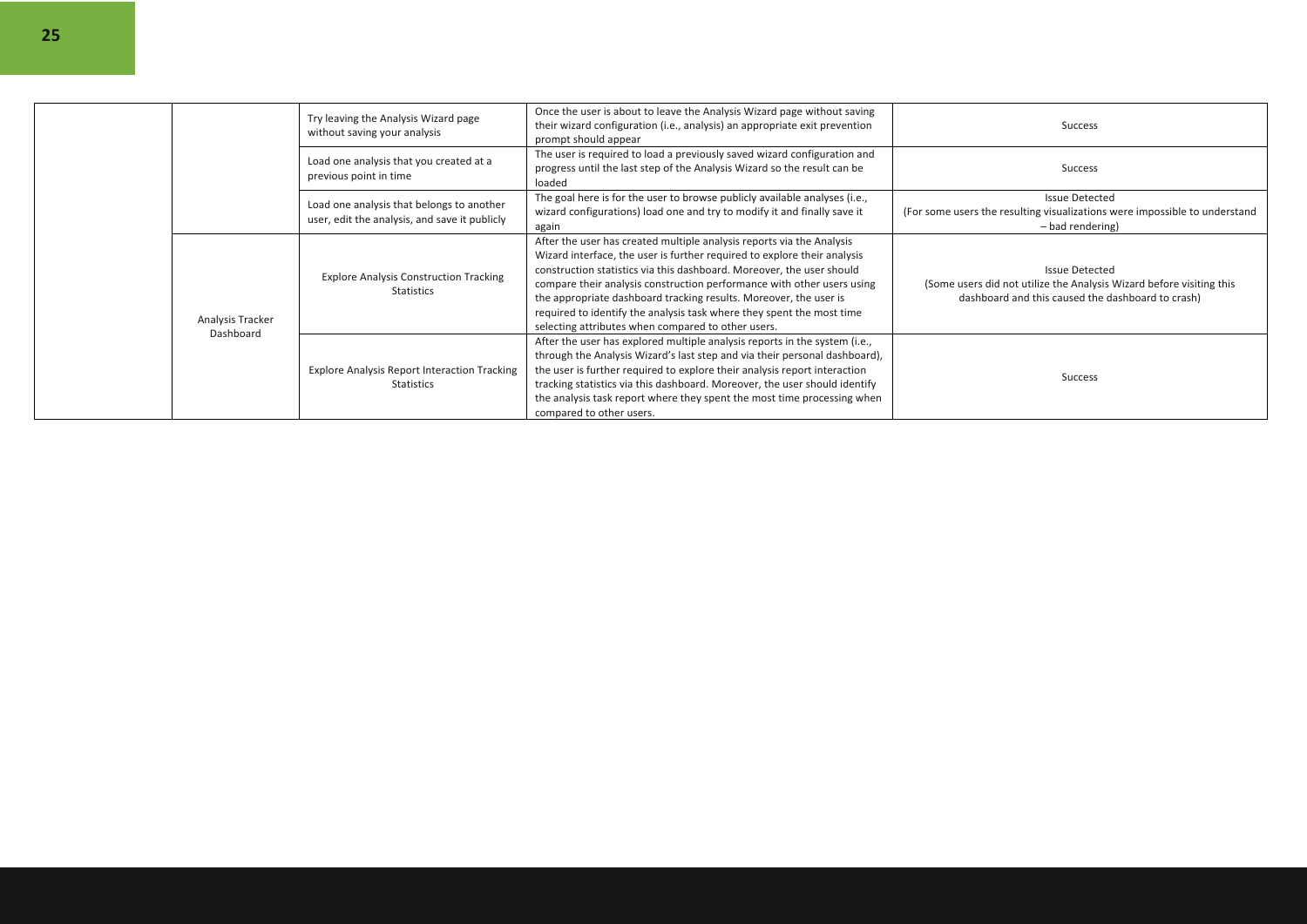All the important findings recorded during this testing phase are reported in the table below: *Table 5 - Activity-based testing Findings*

| <b>No</b>      | <b>Severity</b> | Problem                                                                                                                                        | <b>Resolution</b>                                                                                                                                                                                                 |
|----------------|-----------------|------------------------------------------------------------------------------------------------------------------------------------------------|-------------------------------------------------------------------------------------------------------------------------------------------------------------------------------------------------------------------|
| $\mathbf{1}$   | Minor           | Minor unaddressed UI issues e.g.,<br>contrast of colors                                                                                        | All UI issues were resolved                                                                                                                                                                                       |
| $\overline{2}$ | Minor           | Minor bugs and improvements                                                                                                                    | All bugs and suggested improvements<br>were resolved                                                                                                                                                              |
| 3              | Minor           | Activation emails were arriving late<br>and were marked as junk                                                                                | The SMTP issue was resolved by<br>switching<br>the<br>email<br>sender<br>implementation to SendGrid <sup>1</sup>                                                                                                  |
| 4              | Major           | Analysis wizard had an issue with<br>saving an analysis with a name that<br>is already used by another analysis                                | The analysis ID was set as the primary<br>key since analyses with the same<br>names can coexist                                                                                                                   |
| 5              | Major           | When the platform does not have<br>enough collected interaction data<br>the Analysis Tracker Dashboard was<br>crashing during loading          | An appropriate interface was set in<br>place for informing the user that they<br>perform further<br>data<br>to<br>need<br>exploration in order to generate<br>tracking data for the Analysis Tracker<br>Dashboard |
| 6              | Major           | Visualizations for some users were<br>impossible to understand<br>since<br>conflict<br>there<br>in<br>the<br>was a<br><b>Adaptation Engine</b> | Instances where two adaptation rules<br>collided were resolved accordingly                                                                                                                                        |

Moreover, throughout the IDEALVis development lifecycle the codebase for the platform was maintained online on GitHub<sup>2</sup> which is a leading tool/platform that provides versioning control and project management capabilities. All bugs that were found during development (and during testing as indicated in Table 5) were tracked via GitHub issues and were addressed accordingly through multiple git commits. Figure 1 presents the IDEALVis platform's private GitHub repository page.



*Figure 1 - IDEALVis Platform's Private GitHub Repository Page*

<sup>1</sup> https://sendgrid.com

<sup>2</sup> https://github.com